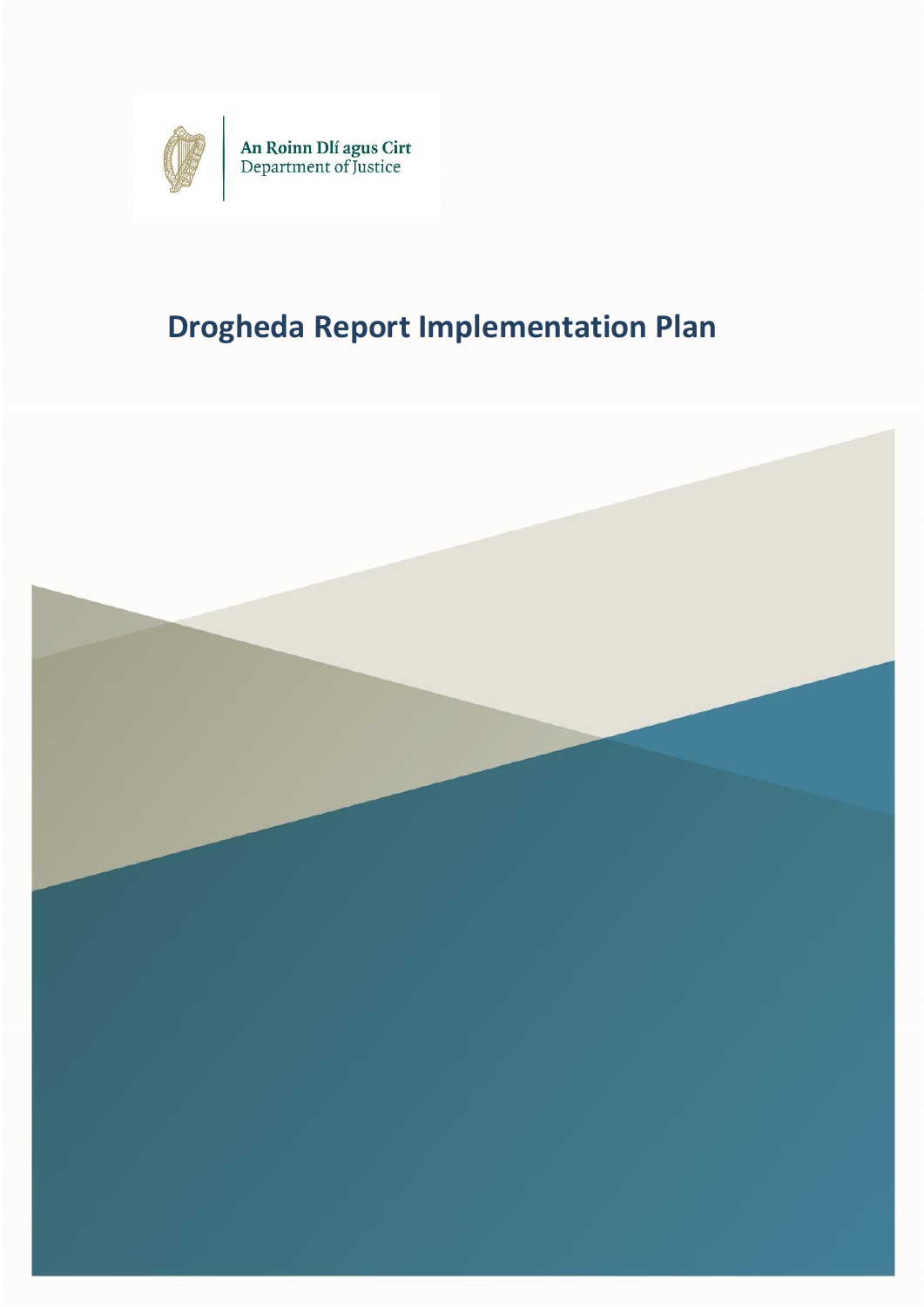#### **INTRODUCTION**

The Drogheda Scoping Exercise was commissioned by the Minister for Justice in 2020 in response to rising concerns regarding crime and fear of crime in Drogheda. The scoping exercise was to assess the current issues on the ground, exploring the relevant challenges as well as local strengths and resources, identifying measures that could be taken to improve the situation and others that could chart a path to improved community wellbeing and related outcomes in and around Drogheda. The recommendations in the report fall under two general headings:

- (1) the need for improved interagency cooperation in the administration and delivery of services in Drogheda, and
- (2) the need to resource services or provide additional services in the area.

Since the publication of the report, the Department of Justice has engaged with relevant Government Departments and agencies and Louth County Council to develop an action plan to implement the recommendations contained in the report. A number of recommendations have been actioned and work was ongoing which will deliver on a range of the recommendations contained in the report or on elements of those recommendations. Where such activity has been reported by a relevant body, it is reflected in the Action Plan under 'current status'. Where further steps are required, these are also set out with timelines and responsible body also indicated.

This Plan is a living document that will be updated on a regular basis. Where new actions or activities are advised that support the implementation of this Plan, they will be added. Such reviews will be conducted on a quarterly basis and the progress reports produced twice yearly.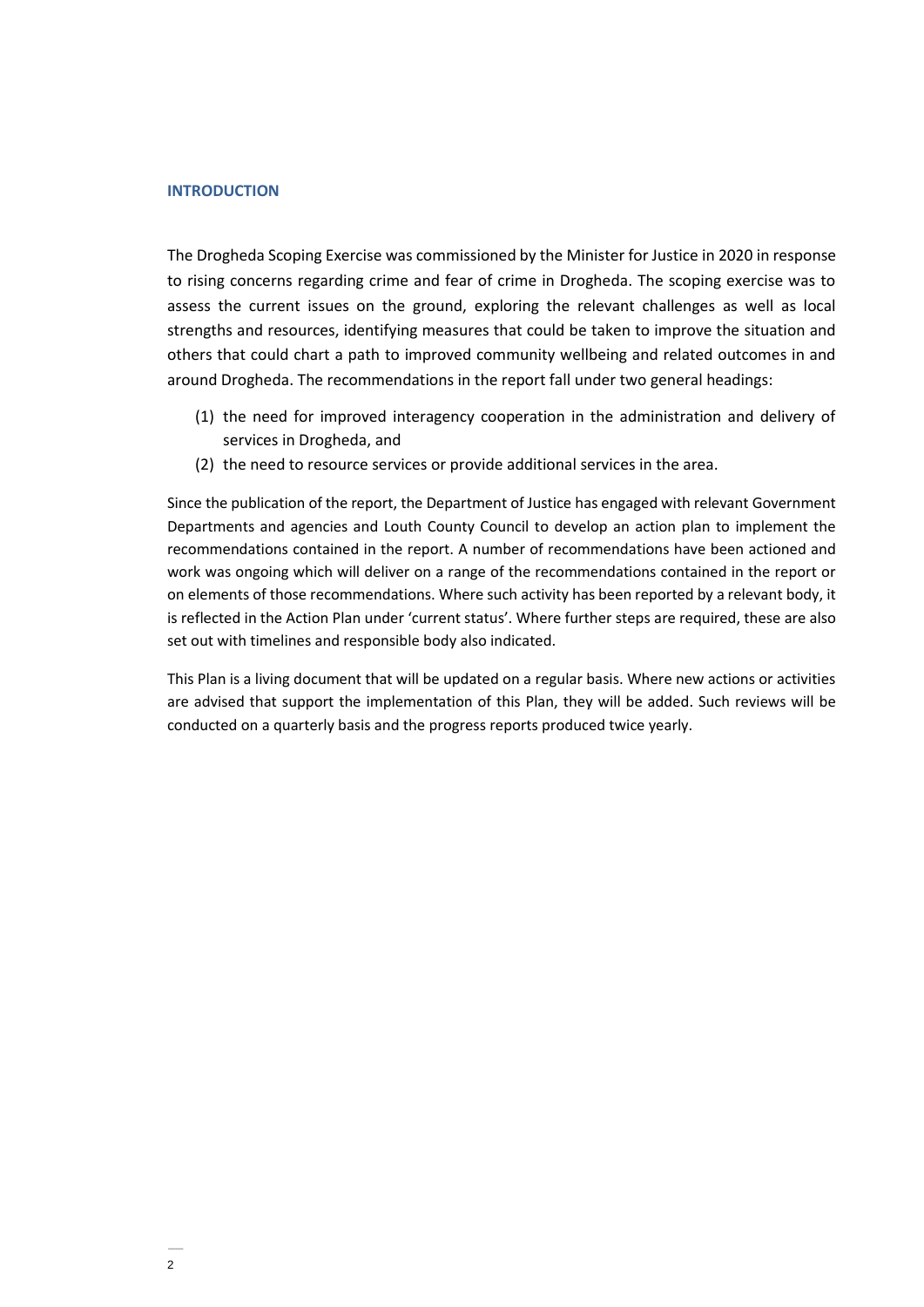The Action Plan for the implementation of the recommendations of the Drogheda Scoping Exercise is set out under the thematic headings identified in the report.

# **1 . C R O S S -A G E N C Y C O O RD I N A T I O N**

| 1.1                                              | Drogheda Safety & Wellbeing High-Level Oversight Group: Led by (i) Department<br>of Justice and comprising senior representatives of other relevant Departments:<br>(ii) Health; (iii) Housing, Local Government and Heritage; (iv) Children, Equality,<br>Disability, Integration and Youth; (v) Education; (vi) Further and Higher Education,<br>Research, Innovation and Science; (vii) Rural and Community Development; (viii)<br>Social Protection; and (ix) Tourism, Culture, Arts, Gaeltacht, Sport and Media.<br>Agency representatives to be invited to meetings as required.<br>Quarterly Meetings to ensure strategic direction and action planning and receive<br>reports on progress on action plan. Once the action plan is agreed, the Oversight<br>Group might be reduced in size.                                                           |                 |                  |  |
|--------------------------------------------------|--------------------------------------------------------------------------------------------------------------------------------------------------------------------------------------------------------------------------------------------------------------------------------------------------------------------------------------------------------------------------------------------------------------------------------------------------------------------------------------------------------------------------------------------------------------------------------------------------------------------------------------------------------------------------------------------------------------------------------------------------------------------------------------------------------------------------------------------------------------|-----------------|------------------|--|
| $1.2$                                            | Safety and Wellbeing Implementation Board: The core driver and coordinator of<br>change. With an independent chair, small support team (headed by a fulltime<br>coordinator) and own budget (to resource the coordination itself, as well as to<br>provide 'priming' funds to innovative projects and initiatives) - the team to be<br>hosted, resourced supported by Louth Local Authority or Louth Leader<br>Partnership, but located in Drogheda. Other central Government departments<br>and local bodies to provide proportion of the funding for this as agreed).<br>Board comprised of senior ('decision making') representatives from relevant<br>agencies, including, at least: (i) An Garda Síochána; (ii) Probation Service; (iii) Local<br>Authorities; (iv) HSE; (v) TUSLA; (vi) LMETB (vii) LLP; (viii) IYJS/DoJ.                              |                 |                  |  |
| 1.3                                              | Four sub-groups/working groups: Policing and Drugs; Family Support, Children,<br>Young People and Education; Employment, Business, Enterprise; Area/Community<br>Development, Arts, Culture and Sport.<br>Sub/working groups to have identified chairs (some could be rotated),<br>representatives from relevant agencies and bodies. All sub-groups to include<br>representatives from relevant bodies in the C+V sector; sub-group (d) to include<br>wider definition of 'community' representatives, on a rotating basis, as required.<br>Sub-group work focus to be on agreed/clear action plans. To report in at<br>appropriate intervals, through identified representatives, to the Implementation<br>Board. The sub-groups could also identify new or added resourcing needs, and<br>prepare business cases for consideration by the implementation. |                 |                  |  |
|                                                  | <b>Next Steps</b>                                                                                                                                                                                                                                                                                                                                                                                                                                                                                                                                                                                                                                                                                                                                                                                                                                            | <b>Timeline</b> | Responsible Body |  |
|                                                  | Department of Justice (DoJ) to coordinate                                                                                                                                                                                                                                                                                                                                                                                                                                                                                                                                                                                                                                                                                                                                                                                                                    |                 |                  |  |
| implementation of actions in line with timelines |                                                                                                                                                                                                                                                                                                                                                                                                                                                                                                                                                                                                                                                                                                                                                                                                                                                              |                 |                  |  |
| set out in this document and to produce six      |                                                                                                                                                                                                                                                                                                                                                                                                                                                                                                                                                                                                                                                                                                                                                                                                                                                              | Ongoing         | DoJ              |  |
|                                                  | monthly progress reports                                                                                                                                                                                                                                                                                                                                                                                                                                                                                                                                                                                                                                                                                                                                                                                                                                     |                 |                  |  |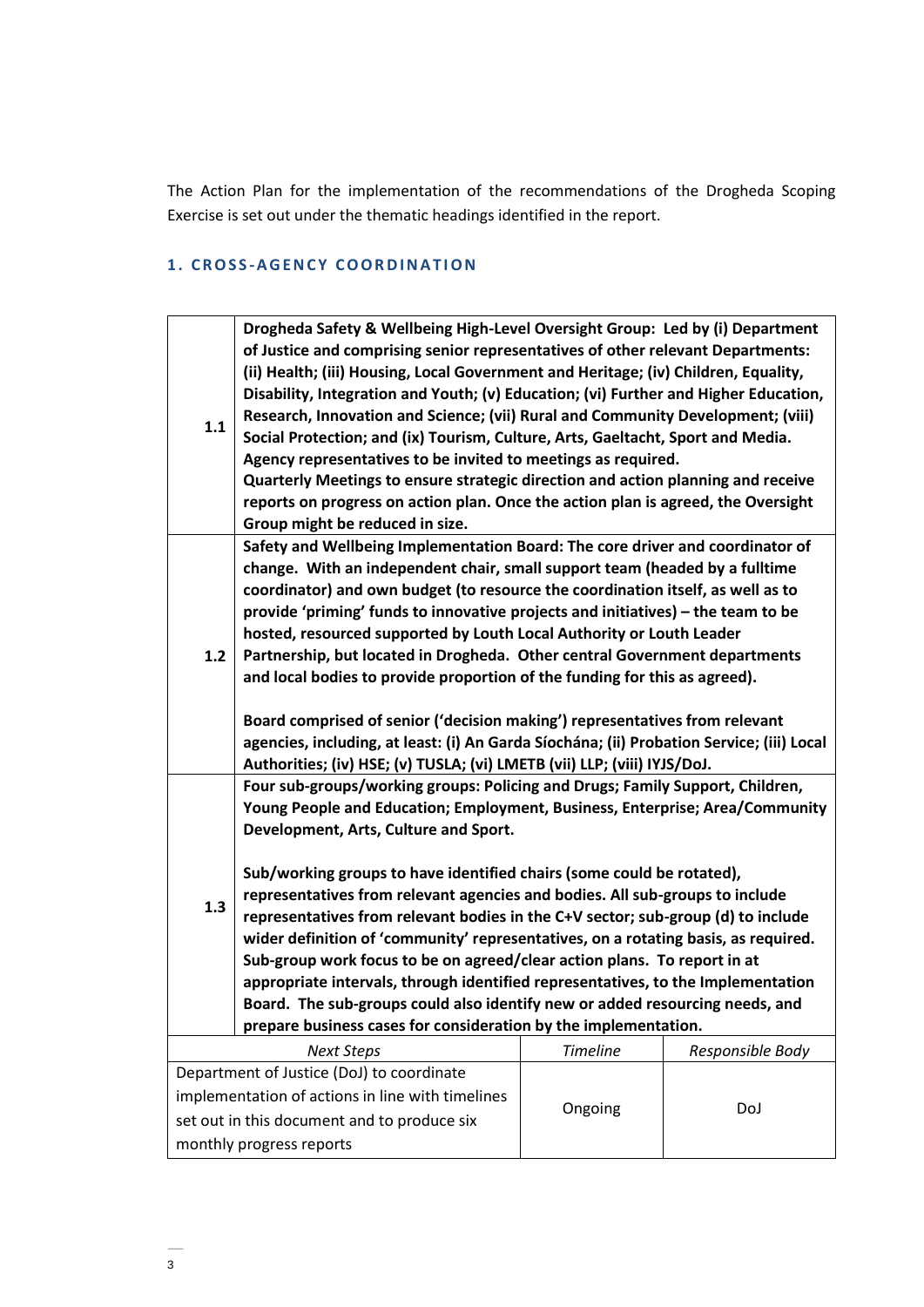| Louth and Meath Education and Training Board<br>(LMETB) to host local Drogheda Implementation<br>Board comprised of local representatives of<br>relevant agencies and bodies | Ongoing | LMETB |
|------------------------------------------------------------------------------------------------------------------------------------------------------------------------------|---------|-------|
| Recruitment of Coordinator to support local<br><b>Drogheda Implementation Board</b>                                                                                          | Q3 2021 | LMFTB |
| DoJ to provide funding for single staff resource<br>to support Drogheda Implementation Board                                                                                 | Q3 2021 | DoJ   |

# **2. ADDRESSING CRIME**

**2.1 For those involved at a very serious or "senior" level in the drugs trade and related organised crime in the area, the current approach by AGS of targeting and disrupting their activities to be continued and resourced accordingly.**

*Current Status*

Drogheda has a dedicated Drugs Unit of one Sergeant and six Gardaí. This unit has made significant detections and arrests over the last two years since their inception. At the end of May 2021, there have been a total of 54 detections for the sale and supply of drugs in Drogheda for the year to date. This is on a par, if not above the busiest Districts in the country. This includes significant quantities of different types of drugs and cash seizures. A coordinated plan is in place under Operation Stratus in Drogheda to deal with serious organised criminality, and the targeting and arresting of persons involved in very serious distribution and sale of controlled substances.

An Garda Síochána (AGS) not only target the seizure of illegal drugs but significantly the finances and other assets of all persons involved in the sale and supply of drugs. This approach has proven very successful and will continue to be fully resourced and supported. Gardaí in Drogheda also work closely with other agencies and Garda units, both on a local and national level, in targeting those involved in the sale and supply of controlled substances.

| <b>Next Steps</b>                              | <b>Timeline</b> | Responsible Body |
|------------------------------------------------|-----------------|------------------|
| An Garda Síochána approach of targeting the    |                 |                  |
| seizure of illegal drugs and assets of persons |                 |                  |
| involved in the sale and supply of drugs to    |                 |                  |
| continue. Operation Stratus in Drogheda to be  | Ongoing         | AGS.             |
| carried out to deal with serious organised     |                 |                  |
| criminality.                                   |                 |                  |

| Inplement as a matter of urgency an intensive wraparound service for vulnerable    |  |  |
|------------------------------------------------------------------------------------|--|--|
| 2.2 children and young people exposed to and involved in organised crime group, as |  |  |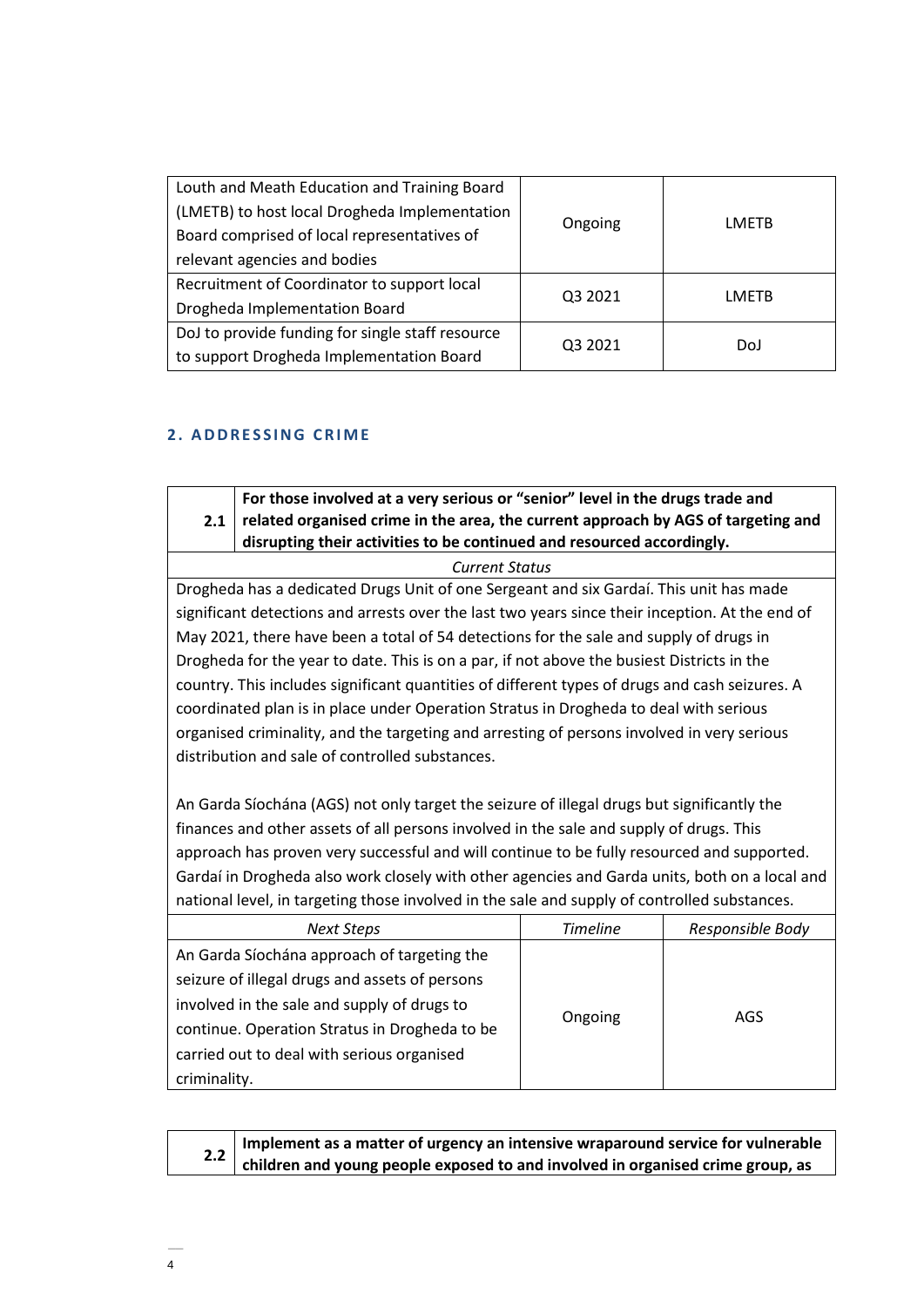|                       | well as their families, with a view to facilitating their disengagement from such<br>criminal networks.                                                                                        |  |
|-----------------------|------------------------------------------------------------------------------------------------------------------------------------------------------------------------------------------------|--|
| 2.3                   | Continue - and increase, where appropriate - resourcing (e.g., staff, training,<br>minibus/es) to the two Garda Youth Diversion Projects (CABLE and BOYNE<br>GYDPs), to facilitate their work. |  |
| <b>Current Status</b> |                                                                                                                                                                                                |  |

Garda Youth Diversion Projects (CABLE and BOYNE) are funded directly by the Department of Justice. Community Based Organisations (CBO's) CABLE and BOYNE Youth Workers work with local Juvenile Liaison Officers to deliver services to young people who have been cautioned and young people deemed at risk of offending. This work is now captured as part of the partnership approach to service delivery in the new Youth Justice Strategy 2021-2027. Transport may be made available based on business needs and the required funding for same is provided via GYDP through the Department of Justice. Chief Superintendent, Garda Youth Diversion Bureau is An Garda Síochána lead.

Local Gardaí also engage with local services for children, including the Boomerang Youth Cafe Club and the two Garda Diversion Projects.

Both projects are on three year funding agreements that are renewable.

| Next Steps                               | <b>Timeline</b> | Responsible Body |
|------------------------------------------|-----------------|------------------|
| Engagement with CABLE and BOYNE projects |                 |                  |
| regarding any additional needs           | Q3 2021         | DoJ              |

#### **2.4 Ensure continuing/strengthening of community policing – particularly in the town centre and suburban areas.**

## *Current Status*

The strength of the Community Policing Unit at Drogheda Garda Station now stands at one Sergeant and nine Gardaí. To improve the service provided to the public, the District has been divided into a number of Community Policing Areas and a member from the Community Policing Unit appointed to each area. That member is responsible for ensuring greater contact with the community within their area of operation. This approach has led to greater communication to and from members of the public. It has also increased accountability, as members of the public now have a member that they have direct contact with to help with problems or queries they may have. In addition, the rollout of the Community Policing Framework will provide a strengthened Community Policing service.

In addition, a District Community Action Team of one Sergeant and five Gardaí has been established. This is an extension of the Community Policing type approach to policing, with a particular emphasis on responding to changing "hot spots" that cause issues at different times. Both units, the Community Policing Unit and the Community Action Team, engage with local groups, such as sporting clubs, groups for the elderly, neighbourhood watch groups, text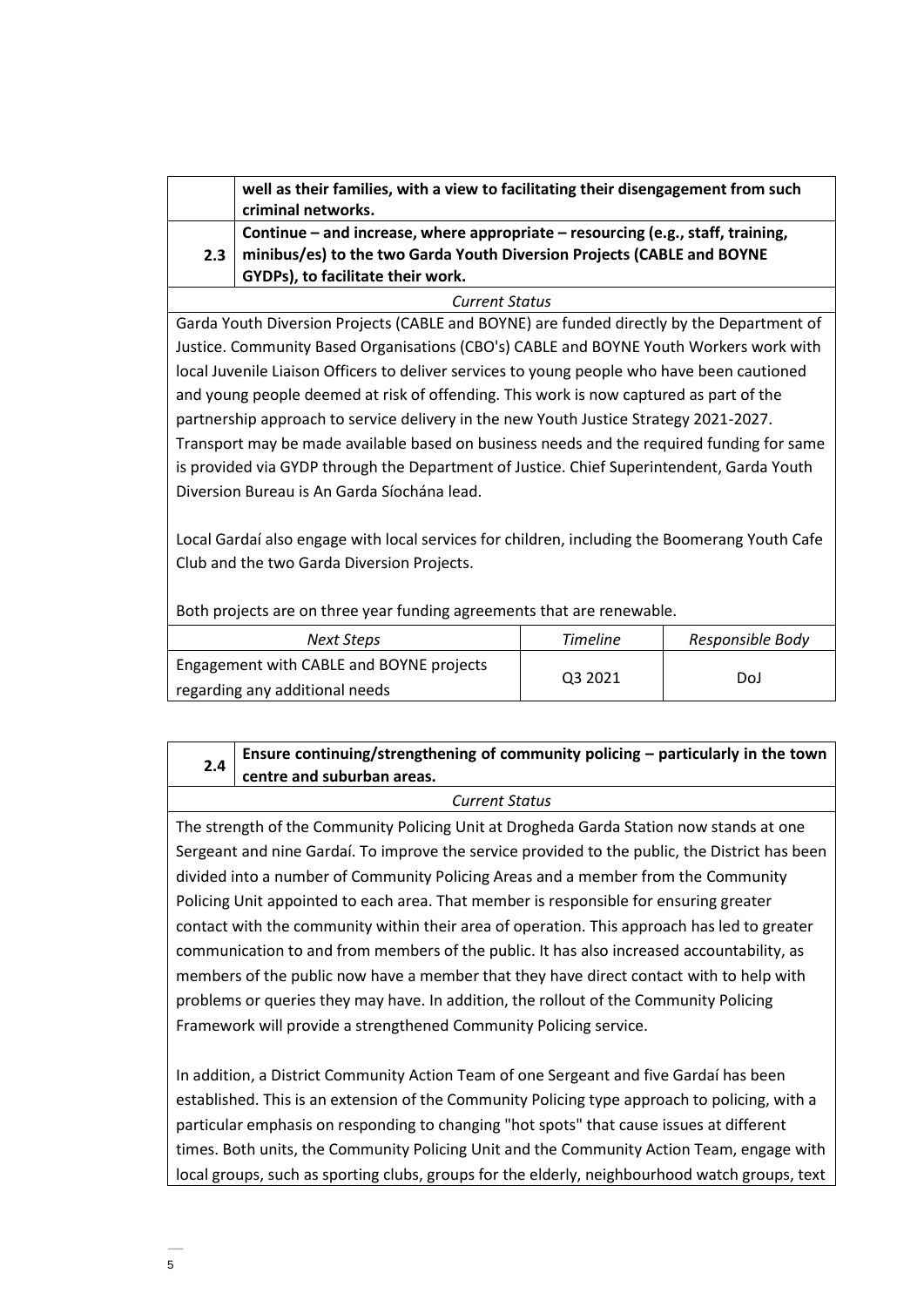| alert groups, Garda Youth Projects and other community-based initiatives, to ensure contact |                 |                  |  |
|---------------------------------------------------------------------------------------------|-----------------|------------------|--|
| at ground level with all concerned.                                                         |                 |                  |  |
| Next Steps                                                                                  | <b>Timeline</b> | Responsible Body |  |
| Roll-out of the Community Policing Framework<br>2022<br>AGS<br>to the Louth Division        |                 |                  |  |

| 2.5                   | Consider the implementation of a Joint Agency Response to Crime (JARC) project<br>in the Drogheda area.                          |  |
|-----------------------|----------------------------------------------------------------------------------------------------------------------------------|--|
| 2.10                  | Explore ways in which the timeliness of criminal justice responses to offending<br>and offenders can be improved where possible. |  |
| <b>Current Status</b> |                                                                                                                                  |  |

Recently, a new oversight and governance structure for offender management has been established in order to coordinate and align offender management programmes, including SORAM, JARC, Domestic Violence & Complex High Risk Prisoners and Life Sentence Prisoners.

The current priorities for this new governance mechanism include developing and embedding the new reporting structures, developing a medium term vision for multi-agency offender management generally and streamlining approaches to programme delivery.

| <b>Next Steps</b>                                                                                                                                                                                                                                                                                                                                                                       | <b>Timeline</b> | Responsible Body                                                                                                                                          |
|-----------------------------------------------------------------------------------------------------------------------------------------------------------------------------------------------------------------------------------------------------------------------------------------------------------------------------------------------------------------------------------------|-----------------|-----------------------------------------------------------------------------------------------------------------------------------------------------------|
| Any decision to rollout JARC to additional<br>locations will be made by the Offender<br>Management Governance and Strategy Group in<br>the context of the outcome of ongoing<br>programme evaluations. The procurement<br>process for an independent evaluator for the<br>regional JARC programmes is currently ongoing,<br>and evaluations are expected to be completed<br>by Q2 2022. | Q4 2022         | Offender<br>Management<br>Governance and<br><b>Strategy Group</b><br>(Chaired by DoJ,<br>Membership includes<br>IPS, AGS and<br><b>Probation Service)</b> |

| 2.6                                                                                                | Allocate additional Probation Service resources (1-2 probation officers, as well as<br>community service and community-based organisations, where and as needed)<br>immediately to the Louth team, to allow adequate focus on and resourcing of<br>responses to drug-related offending, young people involved in crime and related<br>projects, as well as in the event of any expansion of the JARC programme, youth<br>justice, community service and restorative justice programmes. |  |  |
|----------------------------------------------------------------------------------------------------|-----------------------------------------------------------------------------------------------------------------------------------------------------------------------------------------------------------------------------------------------------------------------------------------------------------------------------------------------------------------------------------------------------------------------------------------------------------------------------------------|--|--|
|                                                                                                    | <b>Current Status</b>                                                                                                                                                                                                                                                                                                                                                                                                                                                                   |  |  |
| The Probation Service resources to the Louth Team, which include the Drogheda catchment,           |                                                                                                                                                                                                                                                                                                                                                                                                                                                                                         |  |  |
| are at this time sufficient to meet the current work activity and referral rate. The allocation of |                                                                                                                                                                                                                                                                                                                                                                                                                                                                                         |  |  |
| an additional Probation Officer post in January 2021 has added to the Service's capacity to        |                                                                                                                                                                                                                                                                                                                                                                                                                                                                                         |  |  |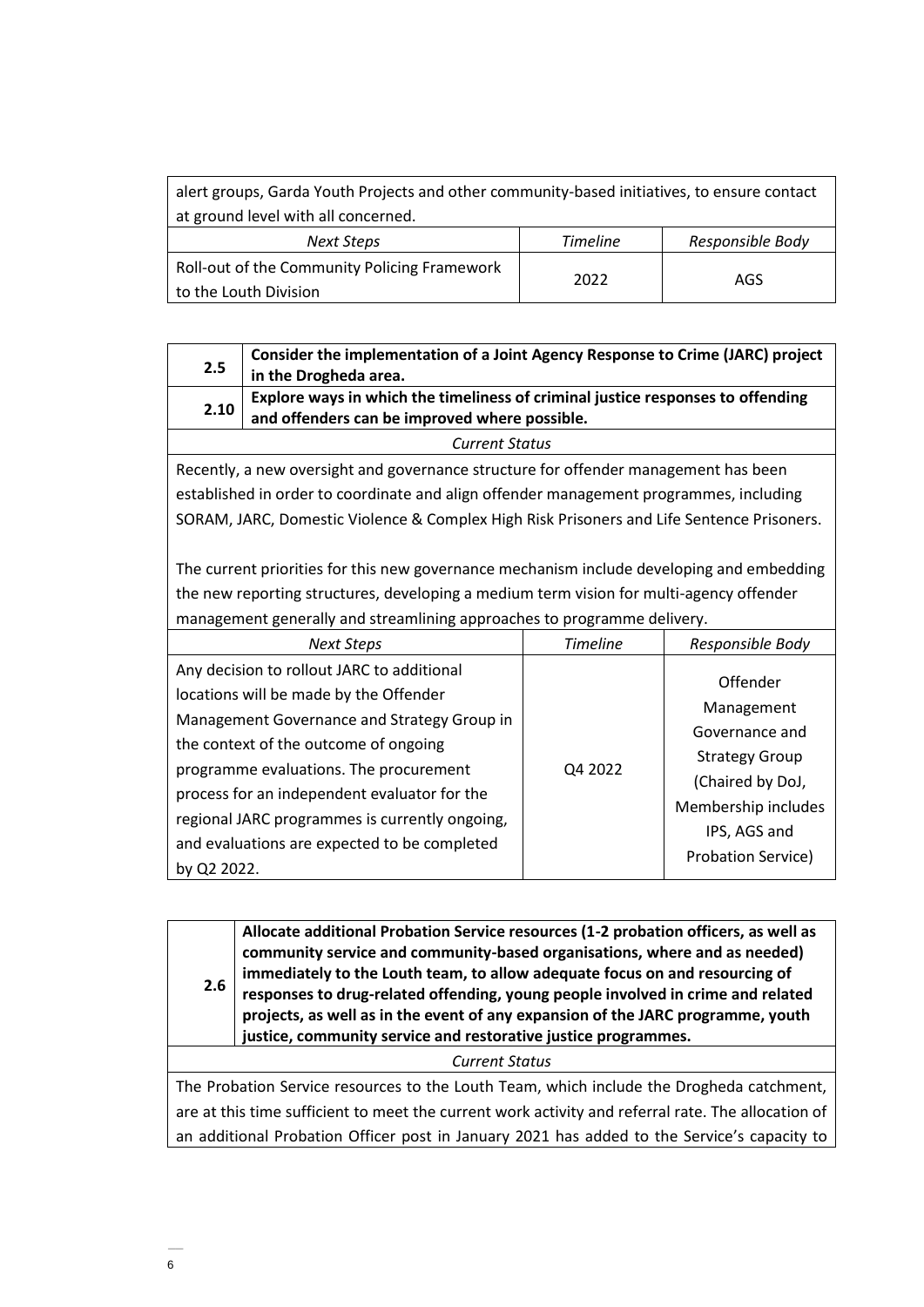| respond the demands of referral agents and stakeholders. Resources for the Louth area will |                 |                          |
|--------------------------------------------------------------------------------------------|-----------------|--------------------------|
| nonetheless be kept under review.                                                          |                 |                          |
| <b>Next Steps</b>                                                                          | <b>Timeline</b> | Responsible Body         |
| Probation Service resources for the Louth area                                             |                 |                          |
| to be kept under review; assess what, if any,                                              |                 |                          |
| additional resources would be required in the                                              |                 |                          |
| event of any expansion of the JARC programme,                                              | Ongoing         | <b>Probation Service</b> |
| youth justice, community service and                                                       |                 |                          |
| restorative justice programmes                                                             |                 |                          |

**2.7 In spite of the constraints Proceeds of Crime legislation, explore how to demonstrate to local communities in a visible and practical way that money and other resources seized from organised criminals is, in effect, used to provide funding for community and other services.**

*Current Status*

In April 2021 the Minister for Justice and the Minister for Public Expenditure and Reform agreed in principle to establish a new fund to support community safety which would reflect the successes of An Garda Síochána and the Criminal Assets Bureau in disrupting criminal activity and seizing proceeds of crime by providing additional funding for investment in community safety projects.

| Next Steps                          | <b>Timeline</b> | Responsible Body |
|-------------------------------------|-----------------|------------------|
| Funding to be confirmed through the | Q3 2021         | DoJ/DPER         |
| estimates process                   |                 |                  |

| Explore the provision of appropriate multi-disciplinary responses (including out-           |
|---------------------------------------------------------------------------------------------|
| 2.8 $\vert$ of-hours) to incidents (e.g., with mental health components or factors, such as |
| suicidal or self-harming behaviour) currently managed by 'frontline' AGS members            |
|                                                                                             |

*Current Status*

In July 2020, a project involving the implementation of Divisional Crisis Intervention Teams (CIT) commenced, under A Policing Service for Our Future (APSFF). The aim of the project is to explore multi-agency intervention teams, which will be a collaboration between An Garda Síochána and mental health professionals to provide a rapid and integrated response to persons with mental health issues. The project is nearing the end of the scaling phase and it is hoped a pilot will be launched in the Limerick Division in Q2 2022. There is ongoing consultation with external police forces, mental health experts and the academic research partner (UL).

| Next Steps                              | <b>Timeline</b>     | Responsible Body |
|-----------------------------------------|---------------------|------------------|
| Pilot Scaling phase to be completed     | Q4 2021             | AGS              |
| Pilot launched in Limerick              | Q <sub>2</sub> 2022 | AGS              |
| Evaluation and review of Limerick Pilot | 2023                | AGS              |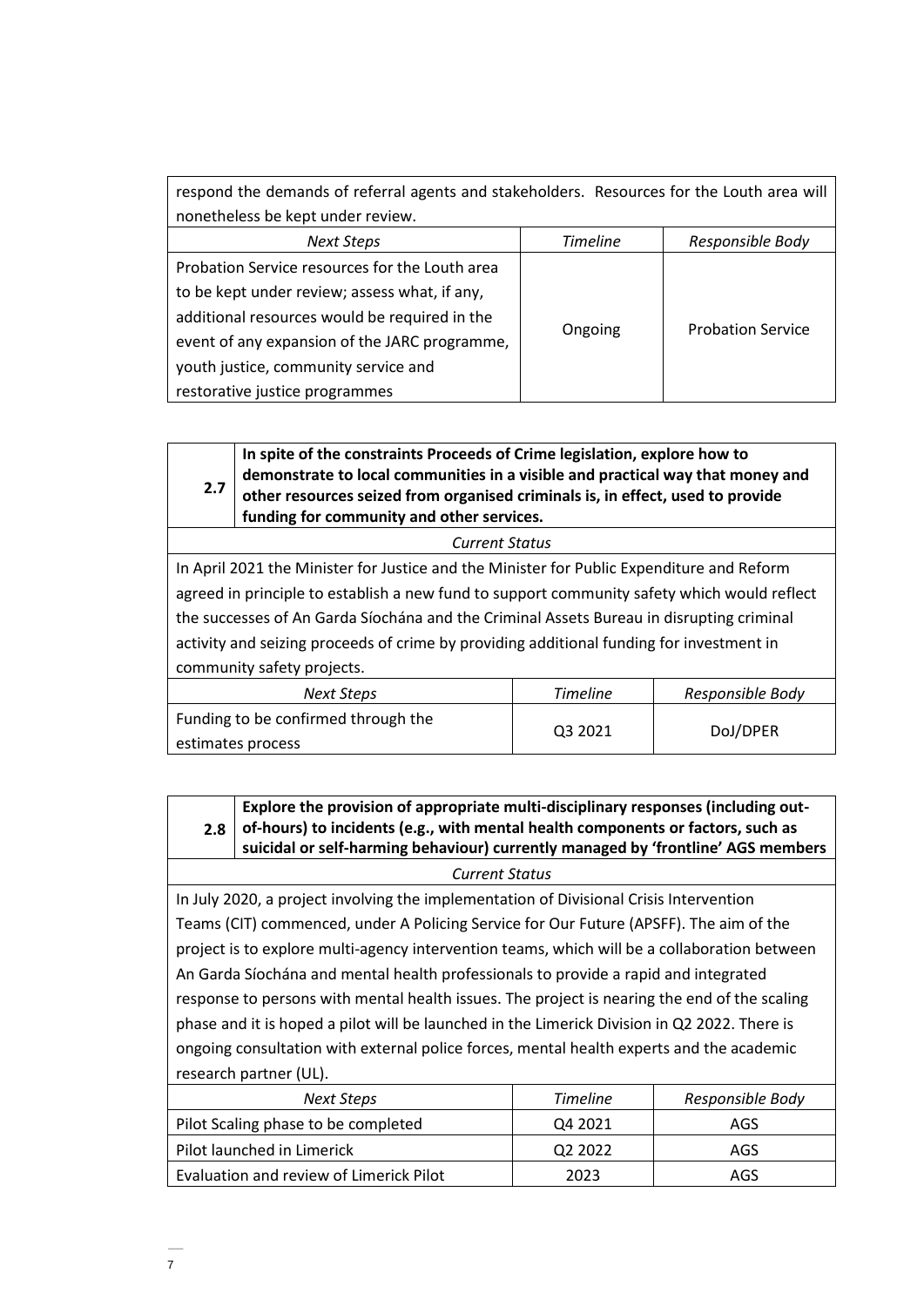**2.9 Explore how to address the previously raised and discussed issue of the impact of the county boundaries of Louth and Meath, and the corresponding delineation between Garda Districts/Divisions, specifically in relation to the policing of the Laytown-Bettystown area of East Meath.** 

*Current Status*

The Department of Housing, Local Government and Heritage (D/HLGH) is developing proposals to improve co-operation and municipal governance for sizeable urban areas that significantly extend beyond county boundaries. This will involve establishing a formal structure whereby the relevant local authorities will work together to plan for their development in a way that best serves the interests of the residents and businesses located within them in the form of Statutory Urban Area Committees.

| Next Steps                                    | <b>Timeline</b> | Responsible Body |
|-----------------------------------------------|-----------------|------------------|
| Legislative proposals to be brought by D/HLGH |                 | D/HLGH           |
| on Statutory Urban Area Committees            | Q1 2022         |                  |

| 2.10  | Explore ways in which the timeliness of criminal justice responses to offending<br>and offenders can be improved where possible |
|-------|---------------------------------------------------------------------------------------------------------------------------------|
| - - - |                                                                                                                                 |

*This Recommendation has been grouped with recommendation 2.5 above*

| 2.11                                                                                         | Explore the practicality of implementing the Community Crime Impact<br><b>Assessment (CCIA) process in Drogheda</b>          |                 |                  |  |
|----------------------------------------------------------------------------------------------|------------------------------------------------------------------------------------------------------------------------------|-----------------|------------------|--|
| 4.8                                                                                          | Build on previous initiatives to increase community capacity for responding to<br>violent critical incidents at local level. |                 |                  |  |
|                                                                                              | <b>Current Status</b>                                                                                                        |                 |                  |  |
|                                                                                              | CCIA is an instrument intended to give due weight to the experience of a community of living                                 |                 |                  |  |
| with drug-related criminality and anti-social behaviour. CCIAs are part of the National Drug |                                                                                                                              |                 |                  |  |
|                                                                                              | Strategy Reducing Harm Supporting Recovery 2017-2025. Strategic Action 4.1.40 aims to:                                       |                 |                  |  |
| "measure the impact of drug related crime and wider public nuisance issues on communities"   |                                                                                                                              |                 |                  |  |
| by: "developing and piloting a Community Impact Assessment Tool in order to measure the      |                                                                                                                              |                 |                  |  |
|                                                                                              | impact of drug-related crime and wider public nuisance issues on communities".                                               |                 |                  |  |
|                                                                                              | <b>Next Steps</b>                                                                                                            | <b>Timeline</b> | Responsible Body |  |
|                                                                                              | Department of Justice to engage with City                                                                                    |                 |                  |  |
| Wide, An Garda Síochána and the Department                                                   |                                                                                                                              |                 |                  |  |
|                                                                                              | of Health (DoH) in relation to exploring the                                                                                 | Q4 2021         | DoJ/DoH/AGS      |  |
|                                                                                              | practicality of implementing the Community                                                                                   |                 |                  |  |
|                                                                                              | Crime Impact Assessment in Drogheda                                                                                          |                 |                  |  |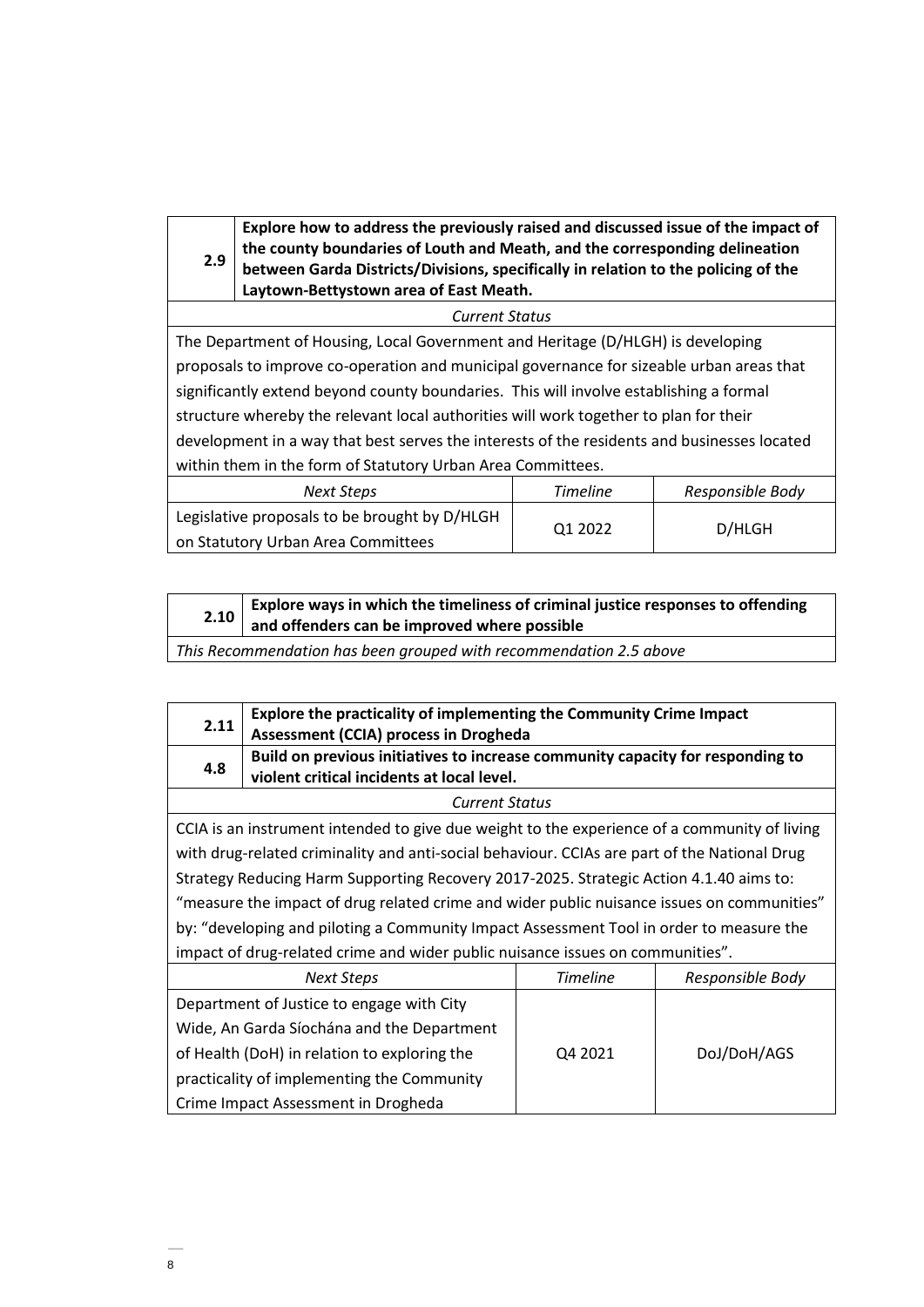#### **2.12 Explore the implementation of a 'See It. Say It' scheme in Drogheda, in relation to anti-social behaviour.**

*Current Status*

There has been a significant increase in requests across the country for community engagement systems, with text monitoring, text alerts and apps being recommended by different groups. Garda ICT have looked at suitable solutions to deal with the demand and have found that they can leverage services from ICT as part of the Mobility Tender. In 2019, An Garda Síochána produced a Tender for Mobile Services, where Eir were the successful bidder. One of the services mandated in the tender was the ability to manage bulk text.

ICT and Community Policing teams have been working with Eir and their sub-contracted provider Phonovation to progress the delivery of two services. The first service is to receive text messages from members of the public (similar to see something, say something), where An Garda Síochána will have an advertised short text number (50311 - non-emergency number) and members of the public can text in a message, which will be routed to the relevant control room and acted upon. The second service is for Community Alerts, where a granular system is being tested, that will allow messages to be sent out by the different levels of Garda Community Policing teams, from the local level, station, Division, etc.

| Next Steps                                     | <b>Timeline</b> | Responsible Body |
|------------------------------------------------|-----------------|------------------|
| "See It Say It" and Community Alert Systems    |                 |                  |
| verification of sites for initial pilot        | Q3 2021         | AGS              |
| Roll-out of new scheme similar to "See it. Say |                 |                  |
| it" as well as Community Alerts system in the  | Q4 2021         | AGS              |
| Drogheda area                                  |                 |                  |

**2.13 Continue to provide training and awareness raising in relation to the impact and implications of Adverse Childhood Experiences (ACEs) for all relevant bodies in Drogheda.** 

#### *Current Status*

The Youth Justice Strategy 2021-2027 provides a developmental framework for further ongoing enhancement of youth justice services. The strategy outlines approaches to the effects of trauma and disadvantage, including in interagency work, in strengthening Garda policies on engagement with young people, and pursuing specialised training support for front line personnel who engage with young people.

| <b>Next Steps</b>                           | <b>Timeline</b>   | Responsible Body            |
|---------------------------------------------|-------------------|-----------------------------|
| DoJ to work with partners to deliver on the | Ongoing in line   | DoJ working with            |
| Youth Justice Strategy 2021-2027 objectives | with the          | <b>DCEDIY and other GSG</b> |
| which relate to the effects of trauma and   | objectives of the | bodies, local authority,    |
| disadvantage on young people.               | Youth Justice     | community and local         |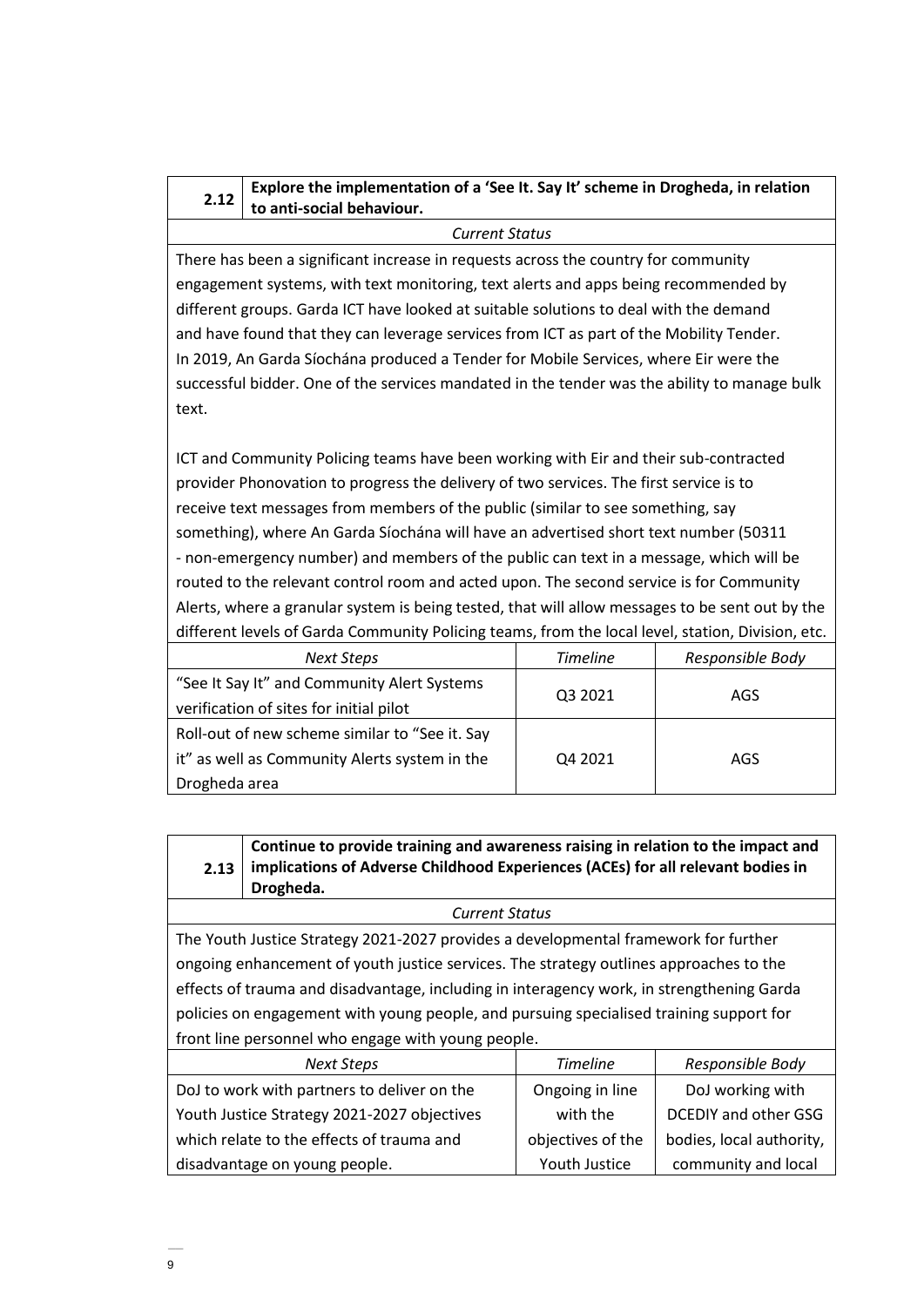| Strategy 2021- | development and    |
|----------------|--------------------|
| 2027           | other expert and   |
|                | community partners |

# **3 . D R U G U S E**

| 3.1                                                      | The Red Door project should receive urgent additional funding for the provision of<br>drugs outreach work (as a particular priority), counselling, family support, client<br>progression pathways, Court-related and prisoner support and additional harm<br>reduction services in the Drogheda area. Specifically, €150,000 additional for a full<br>year, should be allocated to the Red Door, for provision of these additional services |         |                                         |  |  |
|----------------------------------------------------------|---------------------------------------------------------------------------------------------------------------------------------------------------------------------------------------------------------------------------------------------------------------------------------------------------------------------------------------------------------------------------------------------------------------------------------------------|---------|-----------------------------------------|--|--|
|                                                          | Current status                                                                                                                                                                                                                                                                                                                                                                                                                              |         |                                         |  |  |
|                                                          | DoJ began engaging with Red Door, HSE, the Drugs and Alcohol Taskforce in April 2021 in                                                                                                                                                                                                                                                                                                                                                     |         |                                         |  |  |
|                                                          | relation to supports for the provision of additional services.                                                                                                                                                                                                                                                                                                                                                                              |         |                                         |  |  |
| <b>Timeline</b><br>Responsible Body<br><b>Next Steps</b> |                                                                                                                                                                                                                                                                                                                                                                                                                                             |         |                                         |  |  |
|                                                          | Additional funding to be agreed and allocated                                                                                                                                                                                                                                                                                                                                                                                               |         |                                         |  |  |
| to the Red Door project from earmarked                   |                                                                                                                                                                                                                                                                                                                                                                                                                                             | Q3 2021 | DoJ in consultation<br>with DoH and HSE |  |  |
| Dormant Accounts funding                                 |                                                                                                                                                                                                                                                                                                                                                                                                                                             |         |                                         |  |  |
|                                                          | Further engagement on additional resourcing                                                                                                                                                                                                                                                                                                                                                                                                 |         |                                         |  |  |
|                                                          | needs following completion of HSE regional                                                                                                                                                                                                                                                                                                                                                                                                  | Q3 2021 | DoJ/DoH/HSE                             |  |  |
|                                                          | resourcing review                                                                                                                                                                                                                                                                                                                                                                                                                           |         |                                         |  |  |
|                                                          | DoJ, DoH and HSE to consider the issue of                                                                                                                                                                                                                                                                                                                                                                                                   |         |                                         |  |  |
| sustainability of funding to ensure a medium to<br>2022  |                                                                                                                                                                                                                                                                                                                                                                                                                                             |         | DoJ/HSE/DoH                             |  |  |
|                                                          | long-term plan is in place for service delivery                                                                                                                                                                                                                                                                                                                                                                                             |         |                                         |  |  |

| 3.2 | Explore the possibility of utilising the Red Door facility as more of a 'one-stop-shop'<br>for drug treatment and related services.                                                                                                                                                  |                 |                                         |
|-----|--------------------------------------------------------------------------------------------------------------------------------------------------------------------------------------------------------------------------------------------------------------------------------------|-----------------|-----------------------------------------|
|     | <b>Next Steps</b>                                                                                                                                                                                                                                                                    | <b>Timeline</b> | Responsible Body                        |
|     | HSE, North Eastern Regional Drugs Task Force<br>(NE-RDTF), Red Door and Probation Service to<br>engage on how services can be developed and<br>to eliminate overlapping or duplication of<br>services; examine potential to step up the<br>engagement with Social Work and Probation | Q4 2021         | HSE, NE-RDTF,<br>Probation Service, DoJ |
|     | with the aim of considering the use of Red Door<br>facility as a "one-stop-shop"                                                                                                                                                                                                     |                 |                                         |

| Review the State funding (approximately $\varepsilon$ 7,500 p.a.) provided to the Family |
|------------------------------------------------------------------------------------------|
| 3.3 Addiction Network (FASN) – providing family support, especially in the context of    |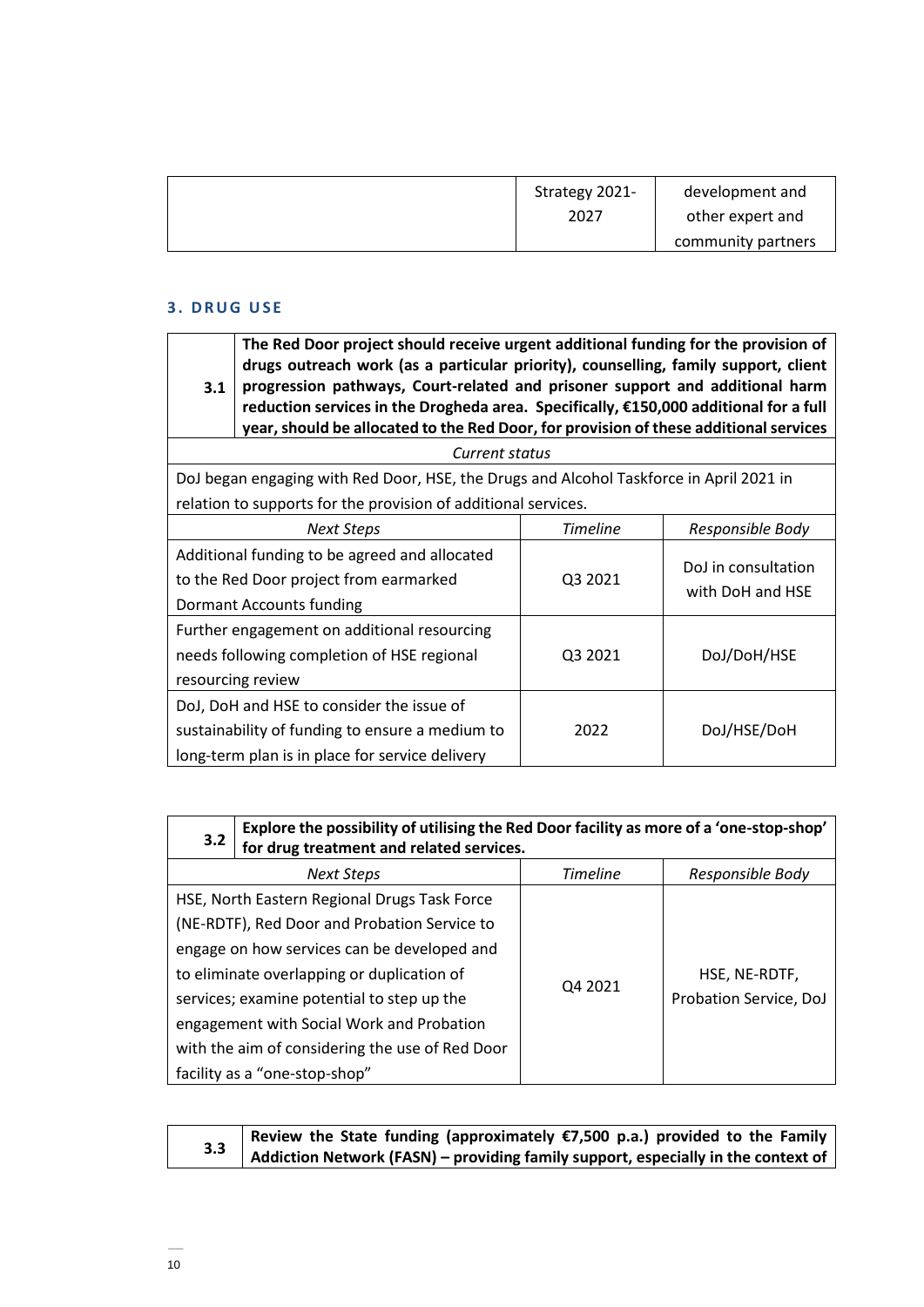| drug-related intimidation work and wider family support for addiction-related<br>issues. |                 |                  |
|------------------------------------------------------------------------------------------|-----------------|------------------|
| Next Steps                                                                               | <b>Timeline</b> | Responsible Body |
| HSE engagement with FASN on funding<br>proposals                                         | Q3 2021         | <b>HSE</b>       |

| 3.4                                                                                  | Commission/carry out an urgent review of the organisation of drugs (statutory<br>and community and voluntary) services in the Drogheda area, similar in focus -<br>but perhaps on a smaller scale – to the Service Review of the Dundalk Addiction<br>Services (2015) carried out by the HSE, with a view to ensuring improved<br>effectiveness and efficiency as a matter of urgency. |  |  |  |
|--------------------------------------------------------------------------------------|----------------------------------------------------------------------------------------------------------------------------------------------------------------------------------------------------------------------------------------------------------------------------------------------------------------------------------------------------------------------------------------|--|--|--|
|                                                                                      | Current status                                                                                                                                                                                                                                                                                                                                                                         |  |  |  |
| External consultants appointed to conduct a HSE review and have engaged with service |                                                                                                                                                                                                                                                                                                                                                                                        |  |  |  |
| providers in HSE, NE-RDTF, and community and voluntary groups in Meath and Louth     |                                                                                                                                                                                                                                                                                                                                                                                        |  |  |  |
| including staff and service users.                                                   |                                                                                                                                                                                                                                                                                                                                                                                        |  |  |  |
| <b>Timeline</b><br>Responsible Body<br><b>Next Steps</b>                             |                                                                                                                                                                                                                                                                                                                                                                                        |  |  |  |
| HSE Review to be completed<br>Q3 2021<br><b>HSE</b>                                  |                                                                                                                                                                                                                                                                                                                                                                                        |  |  |  |
| Commence implementation of findings of<br>Q4 2021<br><b>HSE</b><br>review            |                                                                                                                                                                                                                                                                                                                                                                                        |  |  |  |

| 3.5                                                                                     | Reinstate/continue the local Drug Court, with appropriate funding and other<br>resourcing and formally evaluate its operation over a period of say one to two<br>years, before deciding on its longer-term future. |         |                                           |  |
|-----------------------------------------------------------------------------------------|--------------------------------------------------------------------------------------------------------------------------------------------------------------------------------------------------------------------|---------|-------------------------------------------|--|
| <b>Timeline</b><br>Responsible Body<br><b>Next Steps</b>                                |                                                                                                                                                                                                                    |         |                                           |  |
| Business case being developed for specific case<br>worker role situated within Red Door |                                                                                                                                                                                                                    | Q3 2021 | DoJ/Probation Service<br>working with HSE |  |
|                                                                                         | HSE to consider funding for a Drugs and Alcohol<br>project worker as part of review of services                                                                                                                    | Q3 2021 | <b>HSE</b>                                |  |

| Agencies working in the substance use field in Drogheda should look at practical<br>ways of improving interagency cooperation, including the identification and<br>implementation of appropriate gateways to treatment and progression routes<br>3.6<br>for service users, as well as reducing or eliminating overlaps and duplication,<br>providing joint (cross-agency) training, developing shared language and even<br>greater cooperation on assessment and intervention methods. |                                                                                           |  |  |  |
|----------------------------------------------------------------------------------------------------------------------------------------------------------------------------------------------------------------------------------------------------------------------------------------------------------------------------------------------------------------------------------------------------------------------------------------------------------------------------------------|-------------------------------------------------------------------------------------------|--|--|--|
| <b>Current Status</b>                                                                                                                                                                                                                                                                                                                                                                                                                                                                  |                                                                                           |  |  |  |
|                                                                                                                                                                                                                                                                                                                                                                                                                                                                                        | Positive cooperative relationships are in place currently between agencies working in the |  |  |  |
| substance use field in Drogheda.                                                                                                                                                                                                                                                                                                                                                                                                                                                       |                                                                                           |  |  |  |
| <b>Timeline</b><br>Responsible Body<br><b>Next Steps</b>                                                                                                                                                                                                                                                                                                                                                                                                                               |                                                                                           |  |  |  |
| The National Drug Rehabilitation Framework                                                                                                                                                                                                                                                                                                                                                                                                                                             |                                                                                           |  |  |  |
| 03 2021<br><b>HSE</b><br>(NDRF) eLearning module has been completed                                                                                                                                                                                                                                                                                                                                                                                                                    |                                                                                           |  |  |  |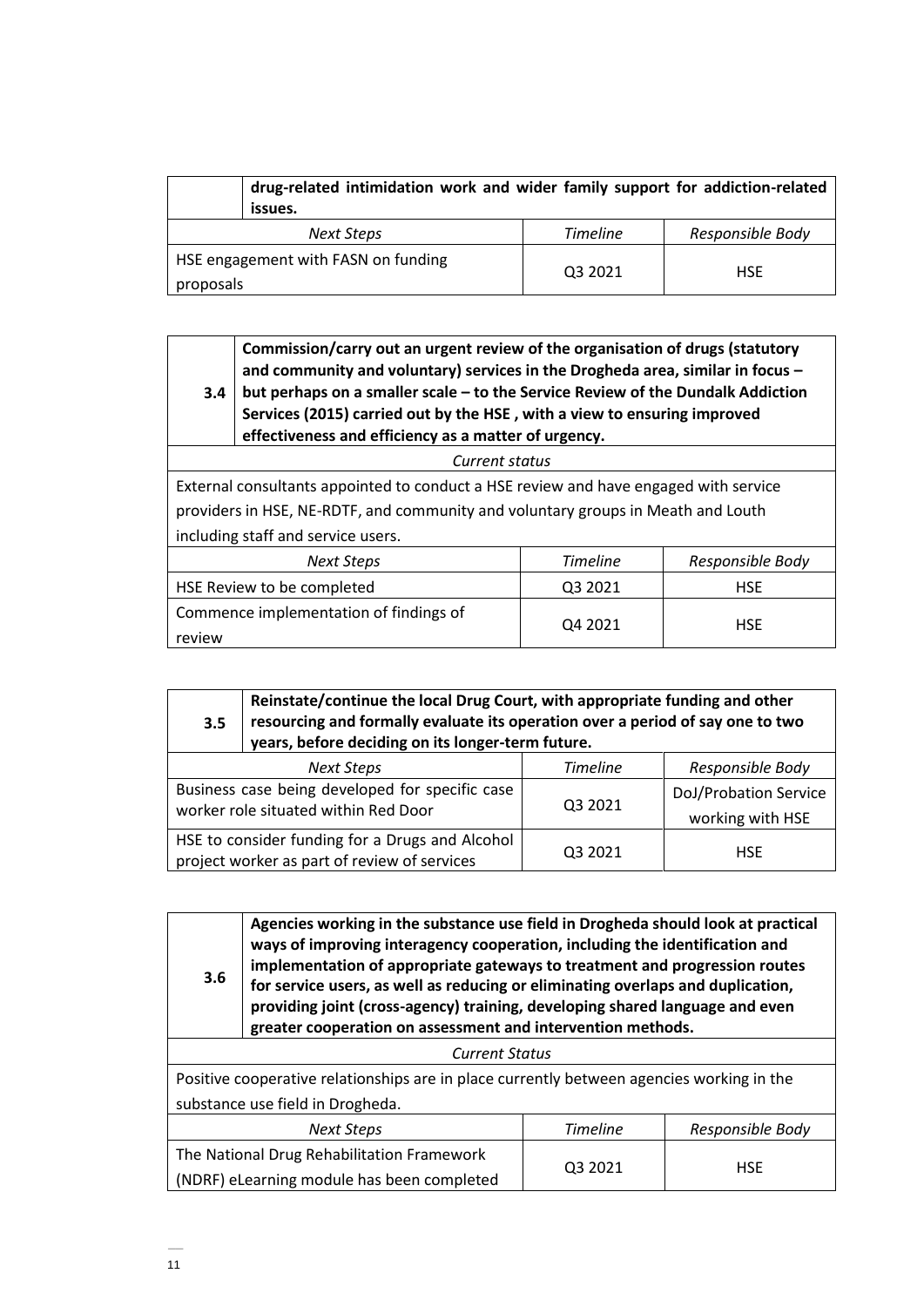| and will be available shortly on HSELand (ICT  |         |                |
|------------------------------------------------|---------|----------------|
| issues currently affecting the launch of the   |         |                |
| training). This 90 minute module will be       |         |                |
| available to HSE and HSE funded services       |         |                |
| Inter-agency cooperation to be supported via a |         | Drogheda       |
| subgroup of the Drogheda Implementation        | Q4 2021 | Implementation |
| Board referenced in Recommendation 1           |         | Board          |

#### **3.7 Ensure full implementation of all appropriate harm reduction measures, as mandated by the National Drugs Strategy, including Needle and Syringe Programmes (NSP) and Naloxone, in Drogheda.**

*Current Status* Outreach drug/alcohol project worker assigned, manager in place, funding allocated by HSE. The NSP project began on 11 May 2021, operating 3 days per week.

| Next Steps                                     | Timeline | Responsible Body |
|------------------------------------------------|----------|------------------|
| Decision on vacancy for outreach worker        |          |                  |
| subject to conclusion of HSE resourcing review | Q3 2021  | <b>HSE</b>       |

| 3.8                                                                                                                                                                | Explore and implement the most appropriate way of ensuring a best-practice<br>response to drug using clients with identified dual (drugs and mental health<br>issues) diagnosis. This could include interagency co-location of staff and joint<br>training |  |  |  |  |
|--------------------------------------------------------------------------------------------------------------------------------------------------------------------|------------------------------------------------------------------------------------------------------------------------------------------------------------------------------------------------------------------------------------------------------------|--|--|--|--|
|                                                                                                                                                                    | <b>Current Status</b>                                                                                                                                                                                                                                      |  |  |  |  |
|                                                                                                                                                                    | Ongoing activities around information exchange, joint training, development of common                                                                                                                                                                      |  |  |  |  |
| tools and appropriate care pathways.                                                                                                                               |                                                                                                                                                                                                                                                            |  |  |  |  |
|                                                                                                                                                                    | <b>Timeline</b><br>Responsible Body<br><b>Next Steps</b>                                                                                                                                                                                                   |  |  |  |  |
| Clinical programme being developed and rolled<br><b>HSE</b><br>Ongoing<br>out                                                                                      |                                                                                                                                                                                                                                                            |  |  |  |  |
| Inter-agency work to be carried out through<br>Slaintecare on dual diagnosis to ensure a uniform<br><b>HSE</b><br>Ongoing<br>and sustainable response nation-wide. |                                                                                                                                                                                                                                                            |  |  |  |  |
| Review of roll-out of dual diagnosis to be carried<br><b>HSE</b><br>Ongoing<br>out                                                                                 |                                                                                                                                                                                                                                                            |  |  |  |  |

| Provide further interagency training workshops on responding to drug-related          |
|---------------------------------------------------------------------------------------|
| $3.9$   intimidation for relevant staff in statutory agencies as well as those in the |
| community and voluntary sector.                                                       |

*Current Status*

There is a nominated Inspector in the Louth Division with responsibility for this portfolio, who works closely with a number of agencies in dealing with victims and families of drug related intimidation.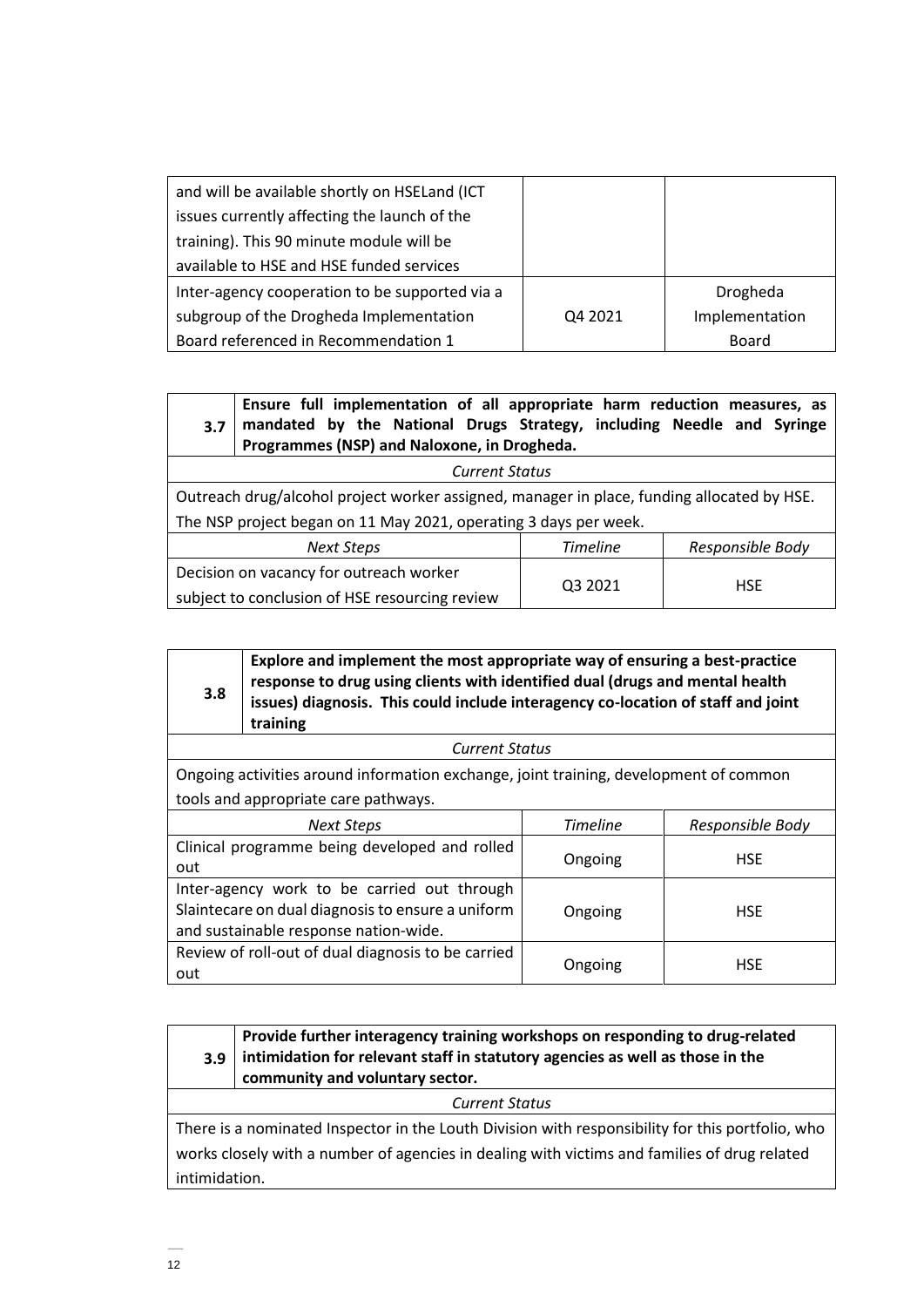Arrangements are already in place to deliver on supports to individuals and funding has been secured by the Louth Local Community Development Committee to collaborate with Fingal County Council in the autumn of 2021.

| Next Steps                                                                                                                                                                | <b>Timeline</b> | Responsible Body                                                                         |
|---------------------------------------------------------------------------------------------------------------------------------------------------------------------------|-----------------|------------------------------------------------------------------------------------------|
| Interagency training workshops to recommence<br>once Covid restrictions are eased. In the<br>meantime, Family Addiction Support Network<br>and AGS are providing support. | Q3 2021         | NE-RDTF/AGS/FASN/<br><b>National Family</b><br>Support Network/<br>Louth Local Authority |

# **4. YOUTH AND COMMUNITY DEVELOPMENT FACILITIES**

| 4.1 | The Northside/Moneymore community hub facility should continue to be<br>progressed, as it currently is, by LLP on behalf of all stakeholders. This facility<br>should accommodate the provision of services currently provided by bodies<br>forming the Moneymore Consortium, as well as providing a hub for a wider array<br>of community services, provided by statutory as well as community and<br>voluntary agencies. |
|-----|----------------------------------------------------------------------------------------------------------------------------------------------------------------------------------------------------------------------------------------------------------------------------------------------------------------------------------------------------------------------------------------------------------------------------|
| 4.2 | It would greatly boost morale in the area if, at an appropriate point, clarification<br>could be provided by LCC and LLP to relevant stakeholders in Moneymore/North<br>Drogheda on the likely direction of travel and timeline for the proposed centre,<br>as soon as practicable.                                                                                                                                        |
| 4.3 | 4.3 The relevant bodies should commence, as a priority, exploratory moves<br>including local consultations, to provide a similar facility on the Southside of the<br>Town, in the general Rathmullan area.                                                                                                                                                                                                                 |
|     | $\sim$ $\sim$                                                                                                                                                                                                                                                                                                                                                                                                              |

## *Current Status*

In terms of Louth LEADER Partnership SICAP supports in Drogheda, the CEO is providing technical assistance and support to the Moneymore consortium relating to a proposed development of a community centre, which would house some existing services, which are based in Local Authority Houses. The consortium have now in place a number of key process including a commitment from the LA to site, a business plan, a community plan and a group Constitution which will enable them to go forward with the next phase. Louth LEADER Partnership will continue to play a key role in supporting this group and liaising with the LA and other key funding stakeholders. The Louth Local Authority has committed to supporting this proposal and has been liaising with the Moneymore Consortium on this matter.

While community facilities are funded from many different sources across different Government Departments, Agencies and Local Authorities, there is no dedicated standalone funding stream for capital works for community centres. DRCD has developed a proposal for a Community Centre Capital Programme as part of a wider Community Recovery Investment Fund for inclusion in Ireland's National Recovery and Resilience Plan proposals. Programming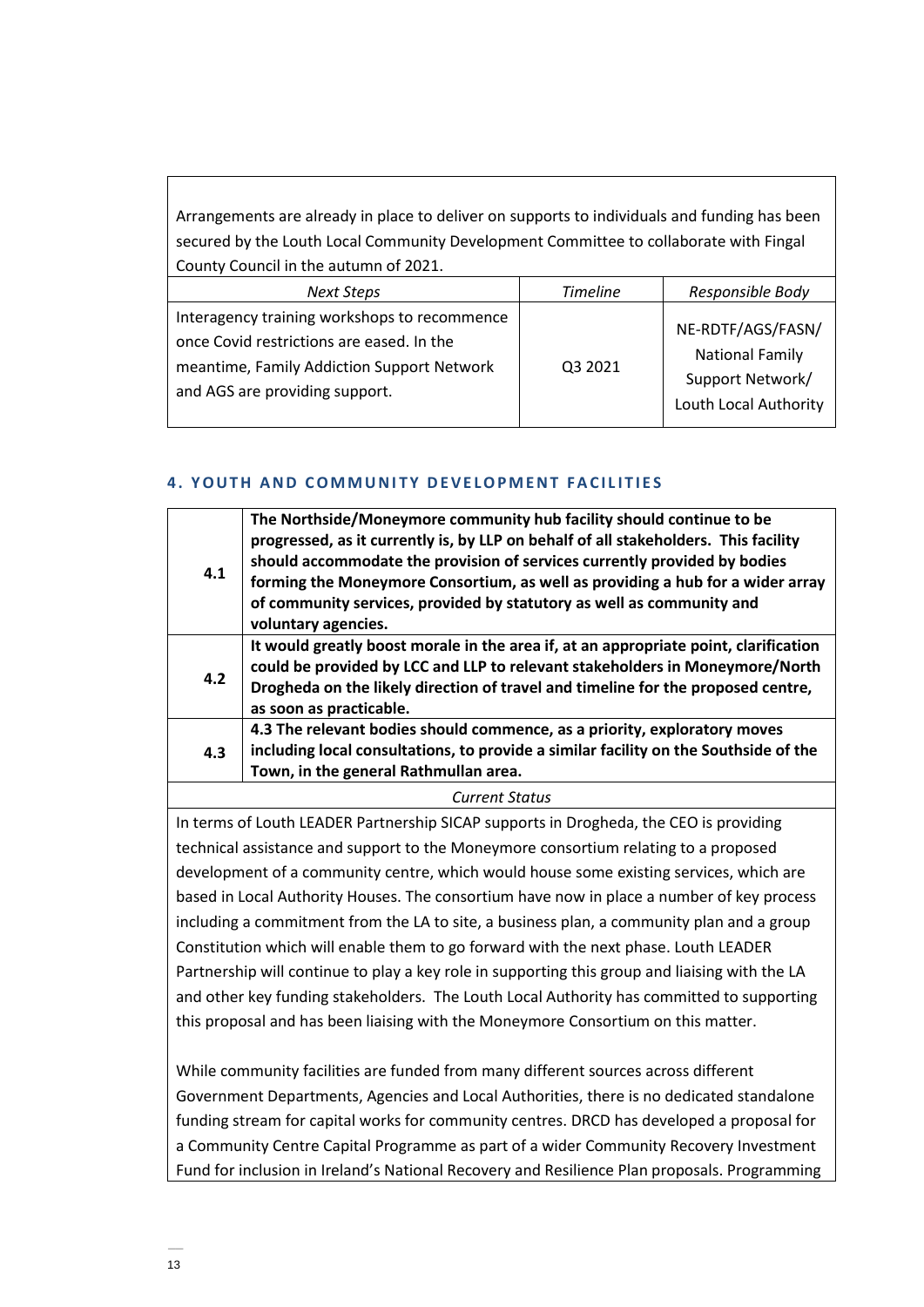| is also underway for the European Regional Development Fund (ERDF) and DRCD are seeking |         |               |  |  |
|-----------------------------------------------------------------------------------------|---------|---------------|--|--|
| to engage with the ERDF for co-financing opportunities.                                 |         |               |  |  |
| <b>Timeline</b><br>Responsible Body<br><b>Next Steps</b>                                |         |               |  |  |
| Engagement with DRCD, Local Authority and                                               |         |               |  |  |
| Moneymore Consortium on site identification                                             | Ongoing | DoJ           |  |  |
| In relation to exploring provision of a similar                                         |         |               |  |  |
| facility on the Southside of the Town, Louth                                            |         |               |  |  |
| County Council are exploring, in collaboration                                          |         | Louth Local   |  |  |
| with An Garda Síochána, the designation of a                                            | Ongoing | Authority/AGS |  |  |
| former social house as a Community facility,                                            |         |               |  |  |
| subject to community acceptance.                                                        |         |               |  |  |

| 4.4                                                      | Progress, as a priority, the funding and development by LMETB of the<br>sports and community changing/meeting block at DIFE (cost estimated at<br>approximately €1 million). |               |           |  |
|----------------------------------------------------------|------------------------------------------------------------------------------------------------------------------------------------------------------------------------------|---------------|-----------|--|
| <b>Timeline</b><br>Responsible Body<br><b>Next Steps</b> |                                                                                                                                                                              |               |           |  |
| LMETB to be invited to make and application              |                                                                                                                                                                              |               |           |  |
|                                                          | under the Large Scale Sport Infrastructure Fund at                                                                                                                           | Next call for |           |  |
|                                                          | the next call for proposals, with the support of                                                                                                                             | proposals TBC | LCC/LMETB |  |
| Louth County Council                                     |                                                                                                                                                                              |               |           |  |

#### **4.5 Agree an action plan for enhancing youth and community development capacity, particularly on the South side of Drogheda**

*Current Status*

The LPP SICAP Social Inclusion Manager has supported a number of Local Community Groups in Drogheda with grant aid activity across 2019 and 2020. The grant scheme empowers local community groups to undertake a range of Social Inclusion activities including support to address the impacts of COVID-19 including IT equipment and food bank services.

The Social Inclusion Manager and Senior Education and Youth Officer represent SICAP at the PPN Youth Services Network Linkage group and are currently working on providing supports to address the impacts of COVID-19 on the youth across the county.

SICAP staff have worked in collaboration with Louth CYPSC, Healthy Ireland and Louth PPN to fund and support Mental Health Sports and Well-being Packs for young people across county Louth who are currently affected by the ongoing impacts of Covid-19. This targeted initiative was successfully delivered on Friday 2<sup>nd</sup> April with up to 800 young people aged 12-18 years across County Louth receiving the packs.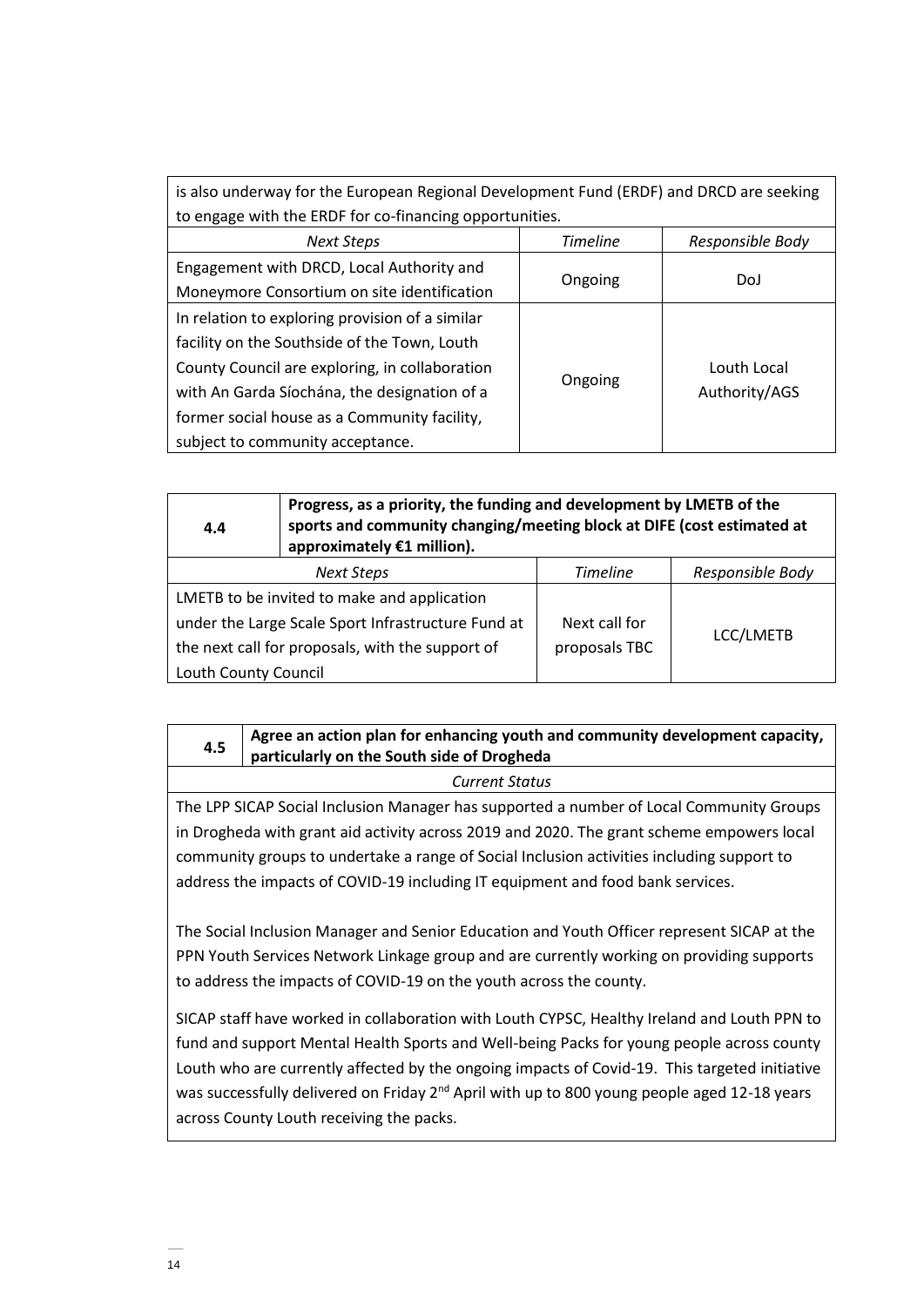SICAP staff have organised "Decider" youth mental health supports training to build the capacity of Youth Service Staff by providing a tool kit to enable them to support the youth across the county as public health measures are eased and services re open to the public.

The Drogheda Youth Services involved in this multi-agency network include Drogheda Youth Development Limited (Boomerang) the Foroige Cable Project and the Southside Community Youth Project (SPY) under Youth Work Ireland.

| Next Steps                                | <b>Timeline</b> | Responsible Body |
|-------------------------------------------|-----------------|------------------|
| Recommendation to be taken forward by the | To begin in Q4  | Drogheda         |
| Drogheda Implementation Board             | 2021            | Implementation   |
|                                           |                 | <b>Board</b>     |

| 4.6    | Generate an agreed strategic plan for the development of youth and community<br>work and community leaders in Drogheda.                                                                                                                                                                                                                                                                                                                                                                                                                                                                                                                                                                                                                                                               |                 |                  |
|--------|---------------------------------------------------------------------------------------------------------------------------------------------------------------------------------------------------------------------------------------------------------------------------------------------------------------------------------------------------------------------------------------------------------------------------------------------------------------------------------------------------------------------------------------------------------------------------------------------------------------------------------------------------------------------------------------------------------------------------------------------------------------------------------------|-----------------|------------------|
| 4.7    | Include appropriate actions in relation to the training and development of local<br>youth and community workers in this strategic plan; and specifically, education,<br>training and career progression routes, linked to pre-university and university-<br>level programmes, as well as incorporating 'on-the-job' training elements                                                                                                                                                                                                                                                                                                                                                                                                                                                 |                 |                  |
|        | <b>Next Steps</b>                                                                                                                                                                                                                                                                                                                                                                                                                                                                                                                                                                                                                                                                                                                                                                     | <b>Timeline</b> | Responsible Body |
| voice. | DRCD are funding a place-based leadership<br>programme in Drogheda. Supporting the LCDC<br>with their work in the area, the programme will<br>develop leaders within the community.<br>Louth Leader Partnership, under the oversight of<br>the LCDC, will lead on the delivery of the<br>programme. The programme will support<br>community leaders who work in fear of<br>intimidation and violence, lack of authority, or a<br>perception that those with authority are unable<br>to make an impact and the fear of being a lone<br>The objective is to help build a powerful<br>community based, cross-sectoral coalition to<br>address the impact of poverty and disadvantage<br>and to create or develop alternative pathways<br>and opportunities for young people most at risk | Q4 2021         | LLP/LCDC/DRCD    |

| 4.8                                                                 | Build on previous initiatives to increase community capacity for responding to<br>violent critical incidents at local level. |  |
|---------------------------------------------------------------------|------------------------------------------------------------------------------------------------------------------------------|--|
| This Recommendation has been grouped with recommendation 2.11 above |                                                                                                                              |  |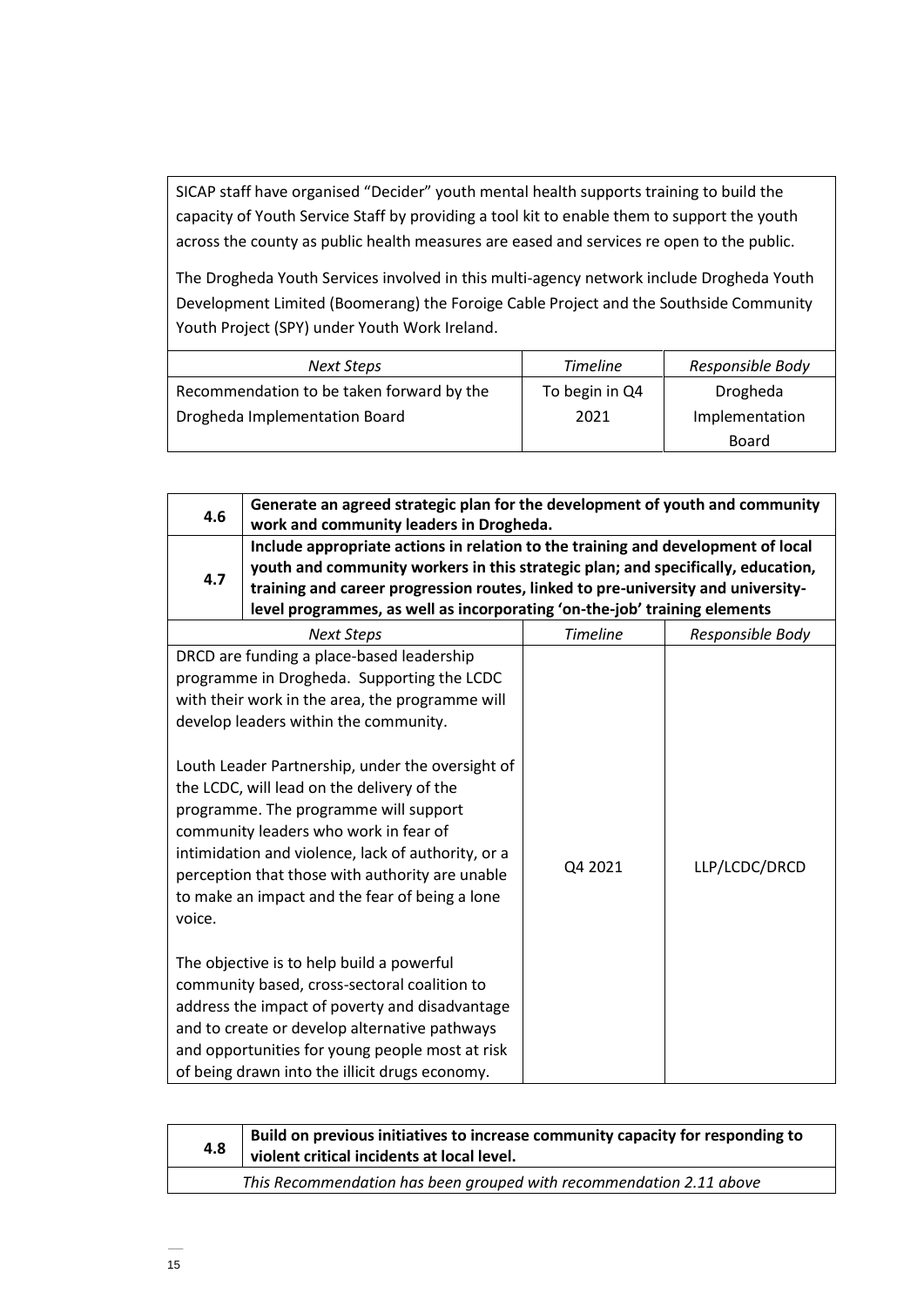#### **5. SPECIFIC SERVICES FOR CHILDREN AND YOUNG PEOPLE**

**5.1 Ensure that the good work initiated and under way recently, to coordinate child protection and welfare and other children's services, is maintained and further developed, specifically through the overarching strategic and service coordination proposals recommended above.**

**5.2 An exercise has already been commenced, by LLP/CYPSC, to 'map' the services for children and young people in Drogheda. This valuable service 'audit' initiative, stalled because of Covid-19, should be re-started, prioritised and completed as a matter of urgency.** 

**5**

**5.3 Urgent consideration should also be given to how the various youth services could be more coordinated and supported.** 

**5.4 Ensure the completion of the review of Strengthening Families Programmes already provided and follow through as appropriate.** 

**5.5 There does appear to be certain gaps in some specific service provision for young people. These include mental health and suicide prevention, among others. Ensure these are prioritised in future planning and delivery.** 

#### *Current Status*

The Department of Children, Equality, Disability, Integration and Youth provides youth funding under a number of different schemes. This includes the UBU Your Place Your Space scheme which seeks to engage young people described in the National Youth Strategy as disadvantaged, marginalised or vulnerable. There are various cohorts of young people targeted under the scheme, including those experiencing economic and social disadvantage, young migrants, carers, travellers, homeless, those with substance misuse issues etc.

The UBU scheme is needs led and is underpinned by the Area Profile, Needs Assessment and Service Requirement (APNASR) process. This process was undertaken by Louth Meath Education and Training Board (LMETB), who act as the mid-level governance agency for UBU, to identify the key needs for young people between the ages of 10 and 24 in Louth and Meath in 2019, including in Drogheda.

Two Drogheda youth services are currently funded under the UBU Your Place Your Space scheme, Boomerang Youth Service and Drogheda Southside. The UBU Policy and Operating Rules sets out how new youth services can enter the UBU scheme, where funding becomes available. Any application for new funding must be preceded by a needs analysis by the Education and Training Board using the APNASR Tool mentioned above.

| Next Steps | <i><b>imeline</b></i> | Responsible Body |
|------------|-----------------------|------------------|
|            |                       |                  |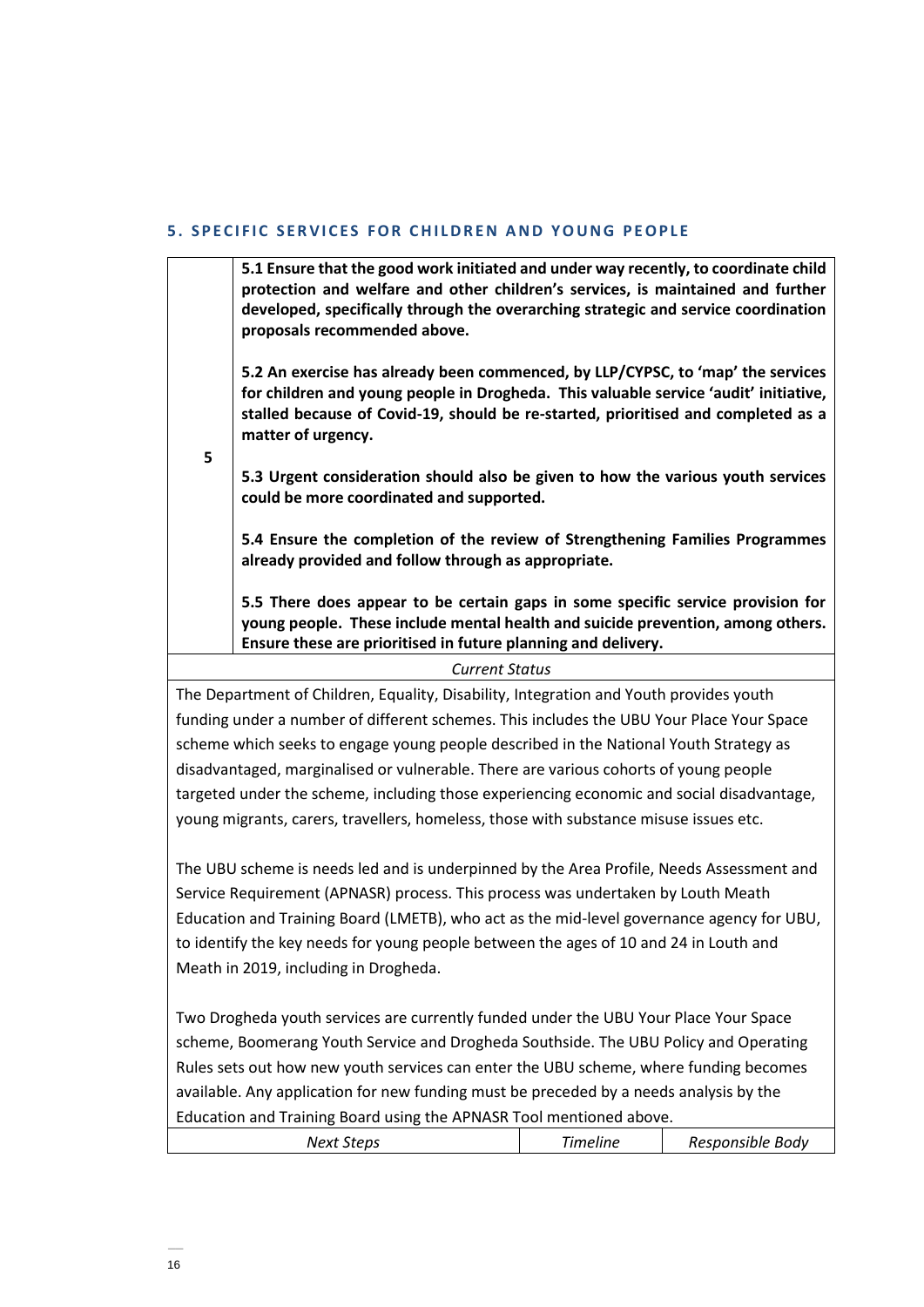| Coordination of child and youth services in<br>Drogheda and follow-up in relation to mapping<br>and review activities to be taken forward by the<br>subgroup of the Drogheda Implementation<br><b>Board</b> | Q4 2021 | Drogheda<br>Implementation<br>Board        |
|-------------------------------------------------------------------------------------------------------------------------------------------------------------------------------------------------------------|---------|--------------------------------------------|
| Recommendation 5.5 to be advanced following<br>review of Recommendation 5.2                                                                                                                                 | Ongoing | Drogheda<br>Implementation<br><b>Board</b> |

## **6 . E D U C A T I O N A N D T R A INING**

| 6.1 | Due to the unique position and situation obtaining in St. Brigid's and St.<br>Patrick's NS, St. Joseph's CBS, and Presentation NS, an increase in DEIS status -<br>from Band 2 to 1 – should be granted to the three schools immediately, at<br>least on an interim emergency basis, at a minimum until (a) the passing of the<br>worst impact of the Covid-19 pandemic, and (b) improvement in the overall<br>crime and related social situation in Drogheda, and (c) completion of any<br>formal update review by the Department of Education. Alternatively, or at<br>least pending the outcome of any DEIS review, it is recommended that at a<br>minimum some alternative way to provide equivalent additional supports to<br>these schools and their students should be found and implemented, to<br>address the needs identified. |
|-----|------------------------------------------------------------------------------------------------------------------------------------------------------------------------------------------------------------------------------------------------------------------------------------------------------------------------------------------------------------------------------------------------------------------------------------------------------------------------------------------------------------------------------------------------------------------------------------------------------------------------------------------------------------------------------------------------------------------------------------------------------------------------------------------------------------------------------------------|
|     | Current status                                                                                                                                                                                                                                                                                                                                                                                                                                                                                                                                                                                                                                                                                                                                                                                                                           |
|     | The DEIS programme is a specific programme based on specific eligibility criteria. Work by the                                                                                                                                                                                                                                                                                                                                                                                                                                                                                                                                                                                                                                                                                                                                           |
|     | Bossou de la final contro /BRN codesto con esta contro de Arcore de la BRN BRNA de ArcorA de la                                                                                                                                                                                                                                                                                                                                                                                                                                                                                                                                                                                                                                                                                                                                          |

Department of Education (DE) remains ongoing on the refinement of the DEIS identification model. Until this work is complete, it is not intended to change the DEIS status of any schools. As recommended in the report, the Department of Education has arranged for additional supports to the 3 primary schools. This action is completed.

| 6.2                                                                                            | Explore the potential for more apprenticeship and pre-apprenticeship<br>programmes in Drogheda, and specifically through DIFE. |  |
|------------------------------------------------------------------------------------------------|--------------------------------------------------------------------------------------------------------------------------------|--|
|                                                                                                | Current status                                                                                                                 |  |
| On 19 April 2021 the Minister for Further and Higher Education, Research, Innovation and       |                                                                                                                                |  |
| Science and the Minister of State for Skills and Further Education launched a five-year Action |                                                                                                                                |  |
| Plan for Apprenticeship. The Action Plan sets out a five year strategy to deliver on the       |                                                                                                                                |  |
| Programme for Government commitment of reaching 10,000 new apprentice registrations            |                                                                                                                                |  |
| per year by 2025. The plan provides a roadmap to a single apprenticeship system and new        |                                                                                                                                |  |
| supports for employers and apprentices. It will also do the following:                         |                                                                                                                                |  |
| $\bullet$                                                                                      | create a new National Apprenticeship Office to drive reforms                                                                   |  |
| $\bullet$                                                                                      | a new grant for employers, with a top-up grant for areas of identified national skills                                         |  |
|                                                                                                | needs and/or targeted recruitment of underrepresented groups such as female                                                    |  |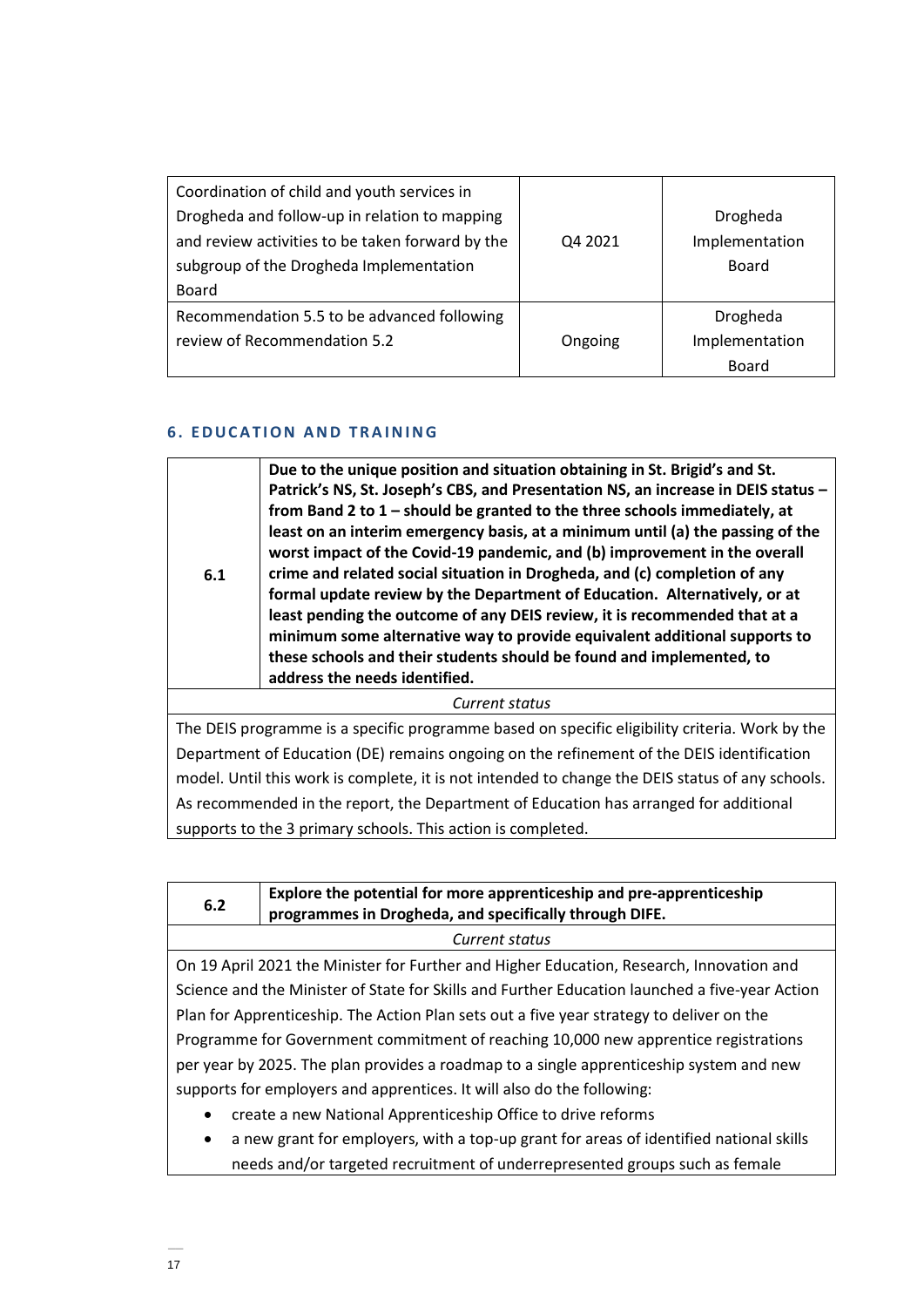|                                                                                                                 | apprentices, or lone-parents, people with disabilities, or members of the Travelling<br>community                                                                                     |  |  |  |
|-----------------------------------------------------------------------------------------------------------------|---------------------------------------------------------------------------------------------------------------------------------------------------------------------------------------|--|--|--|
| $\bullet$                                                                                                       | non-financial supports targeted to SMEs in areas such as recruitment and supervision<br>of apprentices                                                                                |  |  |  |
| $\bullet$<br>$\bullet$                                                                                          | set targets for the public sector to take on apprentices and to create cross-sector<br>apprentices<br>examine the potential development of new cross-border apprentice programmes and |  |  |  |
| support apprentice engagement in international programmes such as Erasmus                                       |                                                                                                                                                                                       |  |  |  |
| <b>Timeline</b><br>Responsible Body<br><b>Next Steps</b>                                                        |                                                                                                                                                                                       |  |  |  |
| Action Plan for Apprenticeship to be<br>D/FHERIS<br>2021-2025<br>implemented and delivered in the Drogheda area |                                                                                                                                                                                       |  |  |  |

| 6.3                                                                                         | Explore the potential for implementing an 'Operation Encompass' approach as<br>part of the responding to domestic abuse and domestic violence incidents. |                             |  |  |
|---------------------------------------------------------------------------------------------|----------------------------------------------------------------------------------------------------------------------------------------------------------|-----------------------------|--|--|
|                                                                                             |                                                                                                                                                          | Current status              |  |  |
|                                                                                             | The Operation Encompass Programme, as it operates in the UK, involves the police sharing                                                                 |                             |  |  |
|                                                                                             | information with a child's school where there has been a domestic incident at the child's home                                                           |                             |  |  |
|                                                                                             | the previous day. A member of staff in the school could then ensure that the child was given                                                             |                             |  |  |
|                                                                                             | the appropriate support during the school day.                                                                                                           |                             |  |  |
|                                                                                             |                                                                                                                                                          |                             |  |  |
| Department of Children, Equality, Disability, Integration and Youth have convened an inter- |                                                                                                                                                          |                             |  |  |
| Departmental Group to explore the feasibility of the introduction of a programme in Ireland |                                                                                                                                                          |                             |  |  |
|                                                                                             | similar to Operation Encompass in England and Wales.                                                                                                     |                             |  |  |
|                                                                                             | <b>Timeline</b><br>Responsible Body<br><b>Next Steps</b>                                                                                                 |                             |  |  |
|                                                                                             | Inter-Departmental Group to report on                                                                                                                    |                             |  |  |
| feasibility of the introduction of a                                                        |                                                                                                                                                          |                             |  |  |
|                                                                                             | programme similar to Operation                                                                                                                           | DCEDIY/DE/AGS/Tusla<br>2022 |  |  |
| <b>Encompass</b>                                                                            |                                                                                                                                                          |                             |  |  |

| 6.4                                                                                          | Explore the potential for locating a 'branch' of DKIT in Drogheda, and also for<br>the development of DKIT 'feeder' programmes - particularly those related to<br>vocational and professional education and training - operating in Drogheda. |  |  |  |
|----------------------------------------------------------------------------------------------|-----------------------------------------------------------------------------------------------------------------------------------------------------------------------------------------------------------------------------------------------|--|--|--|
| Current status                                                                               |                                                                                                                                                                                                                                               |  |  |  |
| High Education institutions are autonomous bodies and manage their own affairs, including in |                                                                                                                                                                                                                                               |  |  |  |
| relation to location, however the Department of Further and Higher Education, Research,      |                                                                                                                                                                                                                                               |  |  |  |
| Innovation and Science will engage with DKIT on this issue.                                  |                                                                                                                                                                                                                                               |  |  |  |
| Responsible Body<br><b>Timeline</b><br><b>Next Steps</b>                                     |                                                                                                                                                                                                                                               |  |  |  |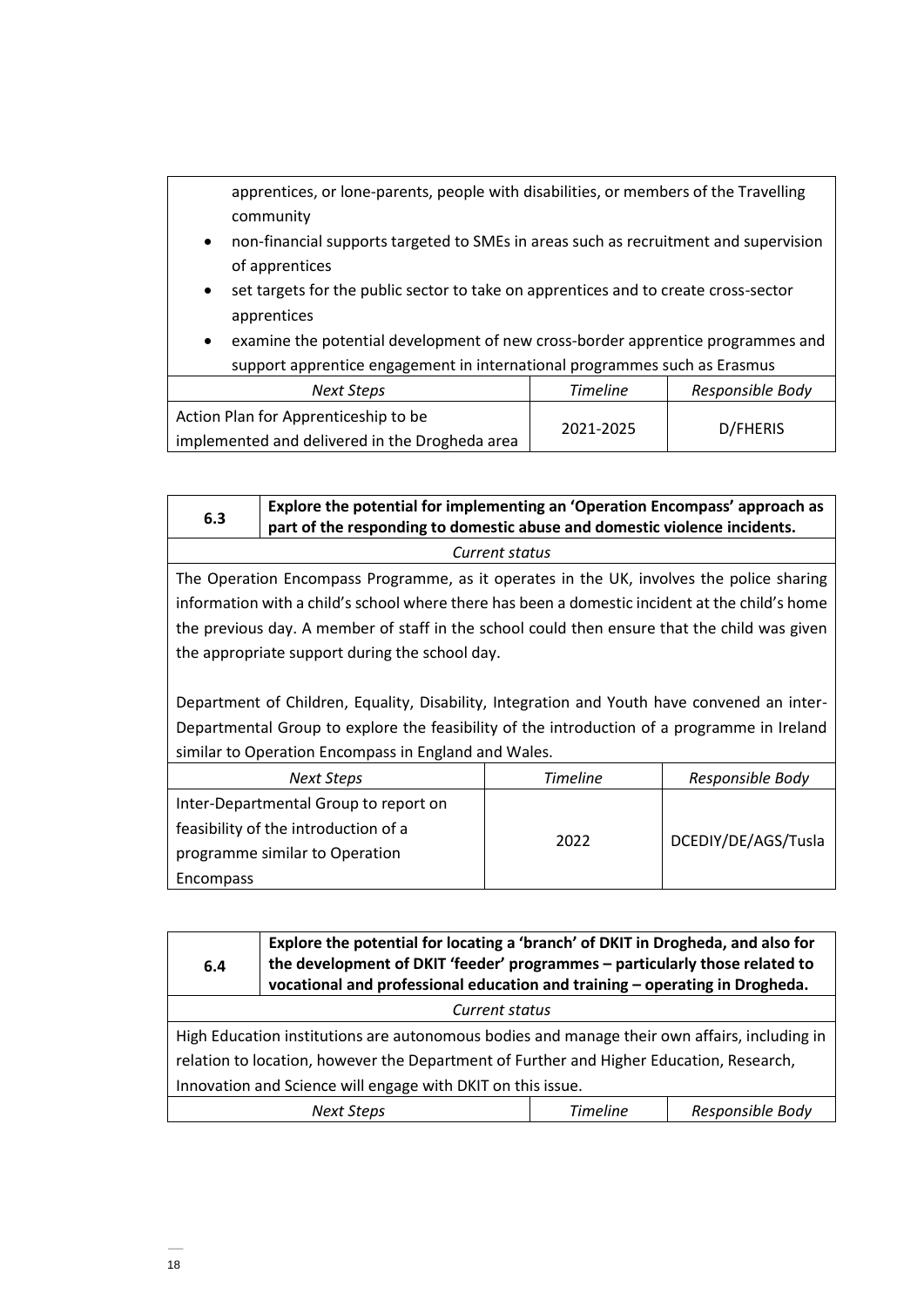| Recommendation to be taken forward by the | To begin Q1 | Drogheda       |
|-------------------------------------------|-------------|----------------|
| Drogheda Implementation Board             | 2022        | Implementation |
|                                           |             | Board          |

| 6.5            | Continue to develop training in and application of Restorative Practice aimed<br>at dealing with conflict and addressing issues such as school suspensions,<br>expulsions and refusals. |  |
|----------------|-----------------------------------------------------------------------------------------------------------------------------------------------------------------------------------------|--|
| Current status |                                                                                                                                                                                         |  |

The Professional Development Service for Teachers (PDST) provide CPD to schools on Restorative Practice. In the 2020/21 school year the PDST have supported 65 schools nationwide with over 1240 teacher CPD interactions.

To apply for support, schools need to contact the PDST directly through their school support application system. The Department of Education will engage with the schools in the area in this regard. In November 2020 PDST provided input on Restorative Practice at an event hosted by an organisation called Genesis in County Louth who support schools in preventing learners from becoming disengaged from education. This event was entitled Suspensions and Exclusions in Primary School: Developing an Action Plan.

Education Support Centres, which are funded by the Department of Education, are available to support clusters of schools to assist them in developing plans to meet their learning and development needs.

| Next Steps                                           | <b>Timeline</b> | Responsible Body |
|------------------------------------------------------|-----------------|------------------|
| Department of Education to continue to develop       |                 |                  |
| training in and application of restorative practices |                 |                  |
| aimed at dealing with conflict and addressing        | Ongoing         | DF               |
| issues such as school suspensions, expulsions and    |                 |                  |
| refusals.                                            |                 |                  |

# **7. ARTS, CULTURE, SPORT AND RECREATION**

The Dormant Account Fund (DAF) is the mechanism used to fund sports-related projects that are specifically in line with defined "disadvantage" purposes. This funding is used to support projects aimed at increasing participation and engagement in sport among people from social, educational and economic disadvantage, and people with disabilities. Funding details are set out in the annual Dormant Account action plan published by the Minister for Rural and Community Development, eg. 2020 €8 million, 2021 €10 million. Applications for projects are reviewed and assessed by Sport Ireland. DAF funding is open nationwide for applications. The receipt of projects from the Drogheda area would be welcomed and will be assessed for funding by reference to the applicable eligibility requirements.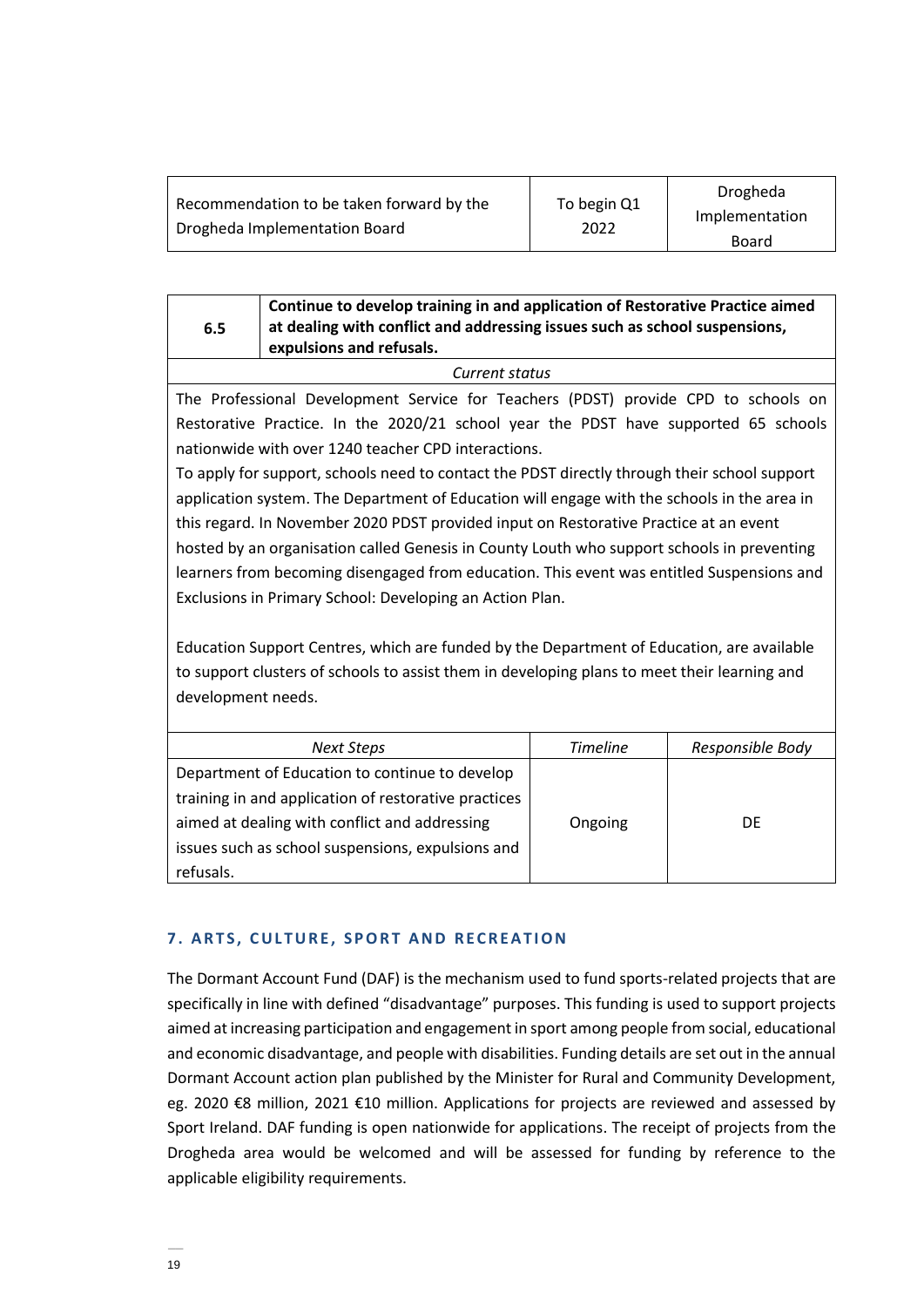Listed below are some examples of projects which have been delivered by the Louth LSP in the Drogheda area in recent years.

The following **Community Sports Hub** project was funded by Sport Ireland through the 2020 DAF to the value of €61,500.

Louth LSP have identified the County Council managed Lourdes Athletic Stadium, located within a very disadvantaged RAPID area on the Northern side of Drogheda Town known as Moneymore, as the ideal venue to establish a Community Sports and Physical Activity Hub. In recent years, this area has experienced national media coverage due to ongoing gang violence and anti-social behaviour and this Hub will seek to work alongside a wide range of community support organisations to provide alternative opportunities to youths within the community. The provision of training and education opportunities as well as offering a facility for local sports clubs to further develop and provide sport within the community will also been key objectives of the Hub.

Local partners engaged in the development/delivery of this initiative include; Local Authority, HSE, Community groups, Sports clubs, Schools.

**Youth Leadership** initiatives have been run regularly in Drogheda by Louth LSP. These programme target secondary school aged learners who wish to develop their leadership skills, and focus on learners who are in socio-economic disadvantaged communities and those with a disability. Louth LSP received €6,500 from Sport Ireland through the 2020 DAF to run Youth Leadership initiatives.

**Volunteer Supports** funding has been used in Drogheda to deliver Safeguarding courses and a range of other Training and Education initiatives in recent years by Louth LSP. The volunteer supports initiative aims to successfully identify and assist targeted individuals who are volunteering in disadvantaged communities or with people with disabilities to gain community sport and physical activity leadership skills e.g. as coaches, leaders, referees, committee members etc. This fund can be used to support coaching and development programmes or to support standalone training opportunities to support targeted volunteers. Louth LSP received €14,000 from Sport Ireland through the 2020 DAF to run Volunteer Supports initiatives.

| 7.1                                                                                                                                                                                                                                                                               | Develop a strategic plan for the development of opportunities in the arts,<br>culture and sports in the Drogheda area, specifically those aimed at and<br>involving young people. |  |  |  |
|-----------------------------------------------------------------------------------------------------------------------------------------------------------------------------------------------------------------------------------------------------------------------------------|-----------------------------------------------------------------------------------------------------------------------------------------------------------------------------------|--|--|--|
|                                                                                                                                                                                                                                                                                   | Current status                                                                                                                                                                    |  |  |  |
|                                                                                                                                                                                                                                                                                   | There is an existing county-wide strategic Plan for local sports partnership, the Louth Local                                                                                     |  |  |  |
|                                                                                                                                                                                                                                                                                   | Sports Partnership Strategic Plan 2018-2022.                                                                                                                                      |  |  |  |
| Fáilte Ireland launched a Destination Experience Development plan for counties Meath and<br>Louth on May 12th 2021. It positions Drogheda as the Gateway to the Boyne Valley and calls<br>out 28 key project areas, 9 of these projects incorporate Drogheda at different levels. |                                                                                                                                                                                   |  |  |  |
| <b>Timeline</b><br>Responsible Body<br><b>Next Steps</b>                                                                                                                                                                                                                          |                                                                                                                                                                                   |  |  |  |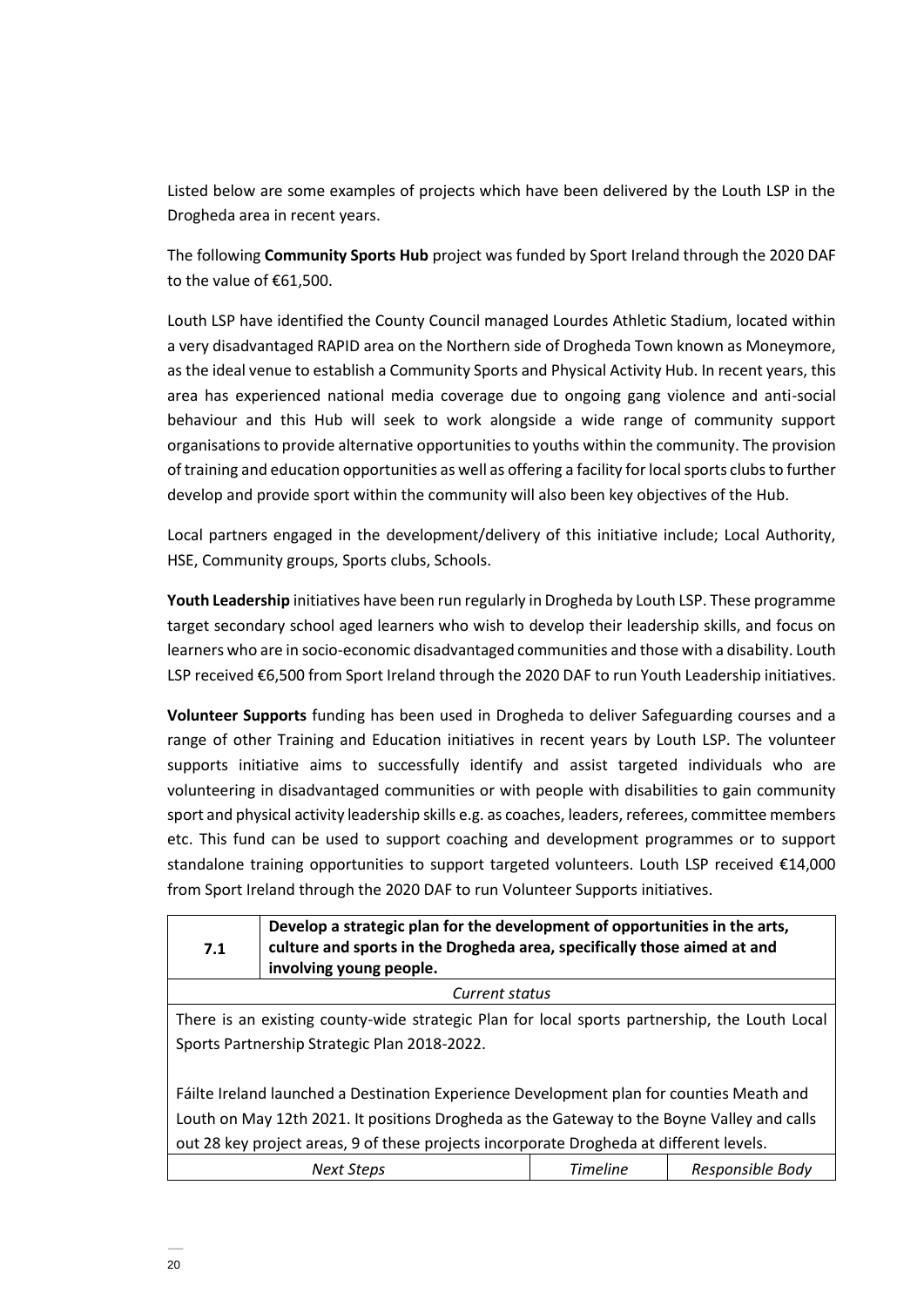| The development of an all-county Arts Plan to      |         |                       |
|----------------------------------------------------|---------|-----------------------|
| commence. Creative Ireland funding will be         |         |                       |
| explored in particular building on the Cruinniu na |         |                       |
| nÓg. Droichead Arts Centre and the Drogheda        | Q4 2021 | Louth Local Authority |
| Library provide educational and cultural           |         |                       |
| programming targeted at youth.                     |         |                       |
|                                                    |         |                       |

# **7.2**

**7.3**

**Explore opportunities for developing a centre of sporting excellence in Drogheda.**

*Current status*

The Louth LSP Coordinator (in their dual role as Louth County Council Head of Sport) has been working on the Pitches for Drogheda project since 2014 and has identified the site and secured 100,000 in Sports Capital to develop the pitches. The Coordinator has also been liaising with the FAI over the last few years with regards to possible development of a stadium for Drogheda United.

| Next Steps                                     | <b>Timeline</b> | Responsible Body |
|------------------------------------------------|-----------------|------------------|
| Development of pitches for Drogheda to         |                 | Louth LSP        |
| continue                                       | Ongoing         |                  |
| Engagement with FAI on possible development of |                 | Louth LSP        |
| a stadium for Drogheda United                  | Long Term       |                  |

**Explore potential for increased use of the Boyne river, the sea and other local amenities that could lend themselves to development of different sporting disciplines and opportunities.**

*Current status*

The Boyne River is central to the 'attraction of scale' for Drogheda project currently under way led by Fáilte Ireland in partnership with Louth County Council. This will scope out what an attraction of scale would look like in Drogheda. There are 4 concepts currently being marketed and consumer tested with a view to identifying one (or a combination of all) to progress to a project feasibility study. The Boyne River is central to these considerations both in terms of how and where such an attraction would be located adjacent to the Boyne, and how tourism related experiences emerging from the project can use the Boyne as a tourism asset.

Fáilte Ireland is currently delivering a project to 'reimagine' the Boyne Valley Drive. Drogheda is a key touch point on the Drive and is one of 5 entry points being developed as an industry hub. Linked to this there are 2 further industry clusters being developed along the coast from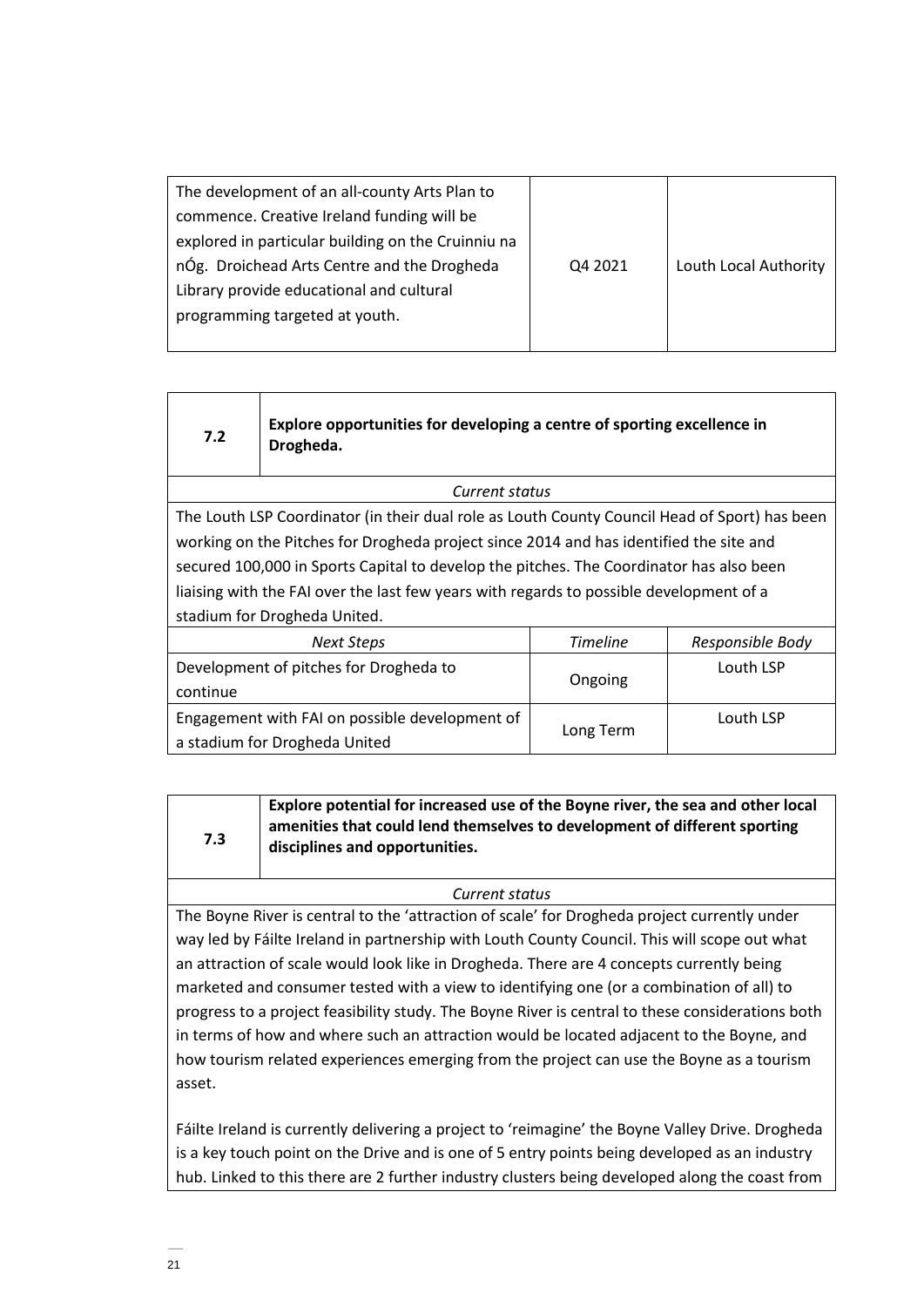Annagasson to the mouth of the Boyne and on the southern side from Julianstown to the mouth of the Boyne. In addition there are a further 3 industry clusters in development west of Drogheda along the Drive to Slane. These clusters will result in new experiences that will utilise the sea, coast line and river as tourism assets for Drogheda & the Boyne Valley

The Development of the Irish Sea Way is part of the current Programme for Government and Fáilte Ireland has commenced initial scoping work at the possibility of developing this as a cycle route.

Louth LSP has also engaged with clubs on the river to seek opportunities for participation programmes.

| <b>Next Steps</b>                                      | <b>Timeline</b> | Responsible Body |
|--------------------------------------------------------|-----------------|------------------|
| Fáilte Ireland project to "reimagine" Boyne Valley     |                 |                  |
| Drive project report to be completed                   | Q3 2021         | Fáilte Ireland   |
| Fáilte Ireland project to "reimagine" Boyne Valley     |                 | DTCAGSM/Fáilte   |
| Drive to be rolled out                                 | Ongoing         | Ireland          |
| Develop a plan to create an innovative                 |                 |                  |
| interpretative walk between Drogheda and the           |                 | Fáilte Ireland   |
| Ongoing<br>Battle of the Boyne site along the existing |                 |                  |
| Greenway by the Boyne                                  |                 |                  |
| Review the feasibility of incorporating a              |                 |                  |
| Greenway into a coastal defence project in             | 2022            | Fáilte Ireland   |
| Drogheda                                               |                 |                  |
| Review feasibility of the completion of the            |                 |                  |
| Greenway between Blackrock and                         | 2023            | Fáilte Ireland   |

| Explore the possibility of making the Aura Leisure Centre available to the<br>7.4<br>public as a community facility in the Drogheda area. |  |  |  |
|-------------------------------------------------------------------------------------------------------------------------------------------|--|--|--|
| Current status                                                                                                                            |  |  |  |
| This leisure facility is owned by Louth County Council and is managed by Aura on behalf of the                                            |  |  |  |

Council. The facility is available to the community for a multiple of fitness and activity uses.

**7.5 Consider ways in which local sporting and cultural role models can be identified and employed in initiatives in engaging young people in particular in healthy and prosocial activities and implement as appropriate.** *Next Steps Timeline Responsible Body* Recommendation to be taken forward by the Drogheda Implementation Board To begin Q4 2021 Drogheda Implementation Board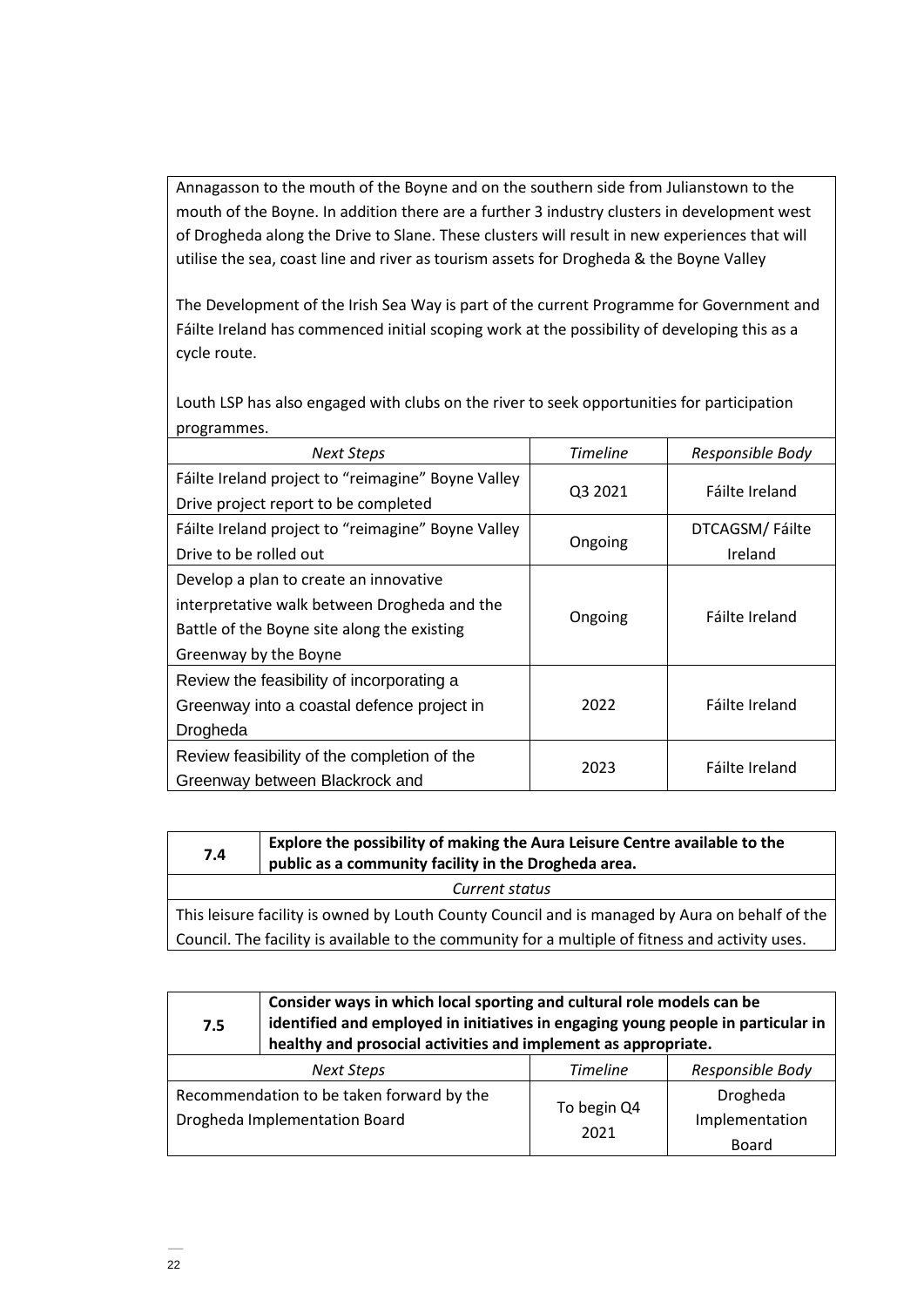| 7.6                                                                                   | Explore ways in which existing facilities in Drogheda (e.g. Lourdes Stadium, or<br>DIFE – as described above) can be used to maximize their potential for the<br>benefit of the local community. |         |           |  |
|---------------------------------------------------------------------------------------|--------------------------------------------------------------------------------------------------------------------------------------------------------------------------------------------------|---------|-----------|--|
|                                                                                       | Current status                                                                                                                                                                                   |         |           |  |
|                                                                                       | Louth LSP, working with Louth County Council, are establishing a DAF funded Community                                                                                                            |         |           |  |
|                                                                                       | Sports Hub in Moneymore to maximise existing facilities for the benefit of the local                                                                                                             |         |           |  |
|                                                                                       | community. A hub coordinator has been identified to lead on this project but Covid                                                                                                               |         |           |  |
|                                                                                       | restrictions have delayed progress in recent months.                                                                                                                                             |         |           |  |
| Up to now, the Stadium has been used by the LSP as a location to run initiatives for  |                                                                                                                                                                                                  |         |           |  |
| walking/running and other sports, as well as programmes for people with disabilities. |                                                                                                                                                                                                  |         |           |  |
| <b>Timeline</b><br>Responsible Body<br><b>Next Steps</b>                              |                                                                                                                                                                                                  |         |           |  |
|                                                                                       | Community Sports Hub Coordinator to lead on                                                                                                                                                      |         |           |  |
|                                                                                       | maximising existing facilities for the benefit of                                                                                                                                                | Ongoing | Louth LSP |  |
| the local community.                                                                  |                                                                                                                                                                                                  |         |           |  |

# **8. LOCAL AUTHORITY ORGANISATION AND SERVICES**

| 8.1                                                                                   | While central Government/Departmental oversight of the present proposals is<br>recommended, the two Local Authorities (Louth and Meath), as well as other<br>bodies under their auspices (such as LLP) to continue their important local<br>coordination work and responsibilities. |  |                 |  |  |
|---------------------------------------------------------------------------------------|-------------------------------------------------------------------------------------------------------------------------------------------------------------------------------------------------------------------------------------------------------------------------------------|--|-----------------|--|--|
|                                                                                       | Current status                                                                                                                                                                                                                                                                      |  |                 |  |  |
| Louth County Council and Meath County Council cooperate and work together over a wide |                                                                                                                                                                                                                                                                                     |  |                 |  |  |
| range of services for example Fire, Planning, Roads, Libraries and Tourism and have   |                                                                                                                                                                                                                                                                                     |  |                 |  |  |
| developed a number of joint strategies.                                               |                                                                                                                                                                                                                                                                                     |  |                 |  |  |
|                                                                                       | <b>Timeline</b><br>Responsible Body<br><b>Next Steps</b>                                                                                                                                                                                                                            |  |                 |  |  |
| Louth and Meath Local Authorities to develop a<br>Louth Local                         |                                                                                                                                                                                                                                                                                     |  |                 |  |  |
| Local Area Plan for Drogheda<br>2022                                                  |                                                                                                                                                                                                                                                                                     |  | Authority/Meath |  |  |
|                                                                                       |                                                                                                                                                                                                                                                                                     |  | Local Authority |  |  |

| 8.2                                                                            | As a matter of urgency and priority, Louth and Meath County Councils to agree<br>an appropriate mechanism or 'vehicle' for the generation, agreement and<br>implementation of a joint local development plan for Drogheda Town in its<br>entirety, and including the appropriate area of East Meath, particularly the<br>Laytown-Bettystown area of County Meath. |  |  |  |
|--------------------------------------------------------------------------------|-------------------------------------------------------------------------------------------------------------------------------------------------------------------------------------------------------------------------------------------------------------------------------------------------------------------------------------------------------------------|--|--|--|
| Current status                                                                 |                                                                                                                                                                                                                                                                                                                                                                   |  |  |  |
| Once both authorities have completed their respective County Development Plans |                                                                                                                                                                                                                                                                                                                                                                   |  |  |  |
| discussions regarding this matter can commence in detail.                      |                                                                                                                                                                                                                                                                                                                                                                   |  |  |  |
| Timeline<br>Responsible Body<br>Next Steps                                     |                                                                                                                                                                                                                                                                                                                                                                   |  |  |  |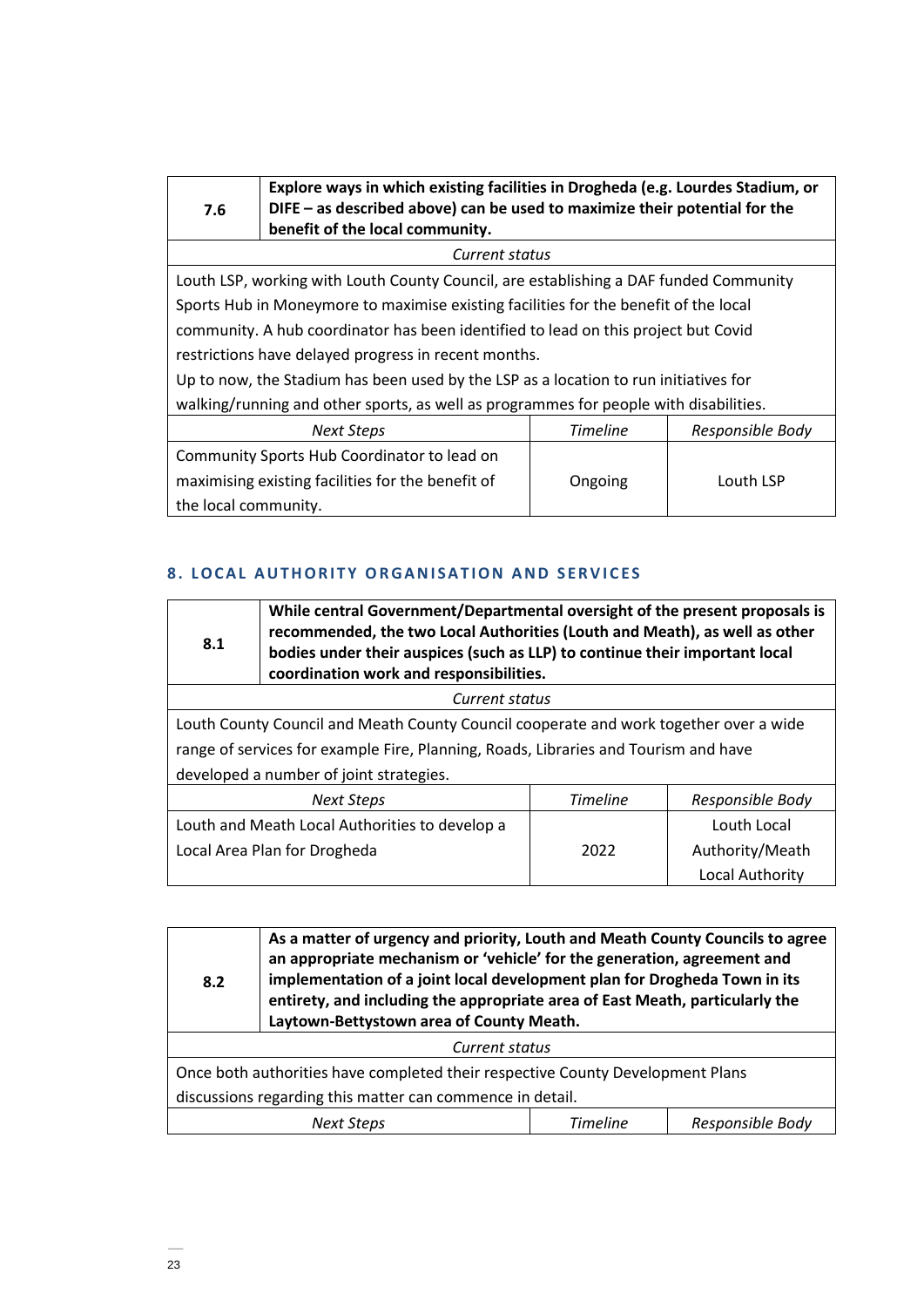| Louth and Meath Local Authorities to develop a |      | Louth Local     |
|------------------------------------------------|------|-----------------|
| Local Area Plan for Drogheda                   | 2022 | Authority/Meath |
|                                                |      | Local Authority |

|     | LCC to consider ways to ensure greater Council presence, visibility and |
|-----|-------------------------------------------------------------------------|
| 8.3 | engagement in Drogheda.                                                 |

*Current status* Since 2014 Louth County Council is the single local authority for all of County Louth. Staff and services are deployed across all of the Council buildings and many staff across all the services attend Drogheda for meetings. The Housing section for the entire county is based in Drogheda along with a range of other services. These include Fire, Roads, Planning, Customer services, Traffic wardens, Dog wardens, School Crossing Guards, Water, Library, Arts, Motor Tax, Playgrounds and many more. Furthermore plans to redevelop Council Offices in Fair Street are well advanced with construction to commence in Q4 2021. All vehicles display Council branding.

| Next Steps                                                  | <b>Timeline</b>     | Responsible Body      |
|-------------------------------------------------------------|---------------------|-----------------------|
| Construction on Council Offices in Fair Street to<br>begin. | O <sub>4</sub> 2021 | Louth Local Authority |

| 8.4                                                                                                                                                                                        | Local Authority to consider and decide on an effective way of responding to<br>and managing anti-social behaviour by its tenants and others as appropriate. |  |  |  |
|--------------------------------------------------------------------------------------------------------------------------------------------------------------------------------------------|-------------------------------------------------------------------------------------------------------------------------------------------------------------|--|--|--|
| Current status                                                                                                                                                                             |                                                                                                                                                             |  |  |  |
| Louth County Council has noted its strong existing anti-social behaviour policy for its tenants.<br>In 2020 over 600 incidents of anti-social behaviour were investigated with 25 warnings |                                                                                                                                                             |  |  |  |
| issued.                                                                                                                                                                                    |                                                                                                                                                             |  |  |  |
| Timeline<br>Responsible Body<br><b>Next Steps</b>                                                                                                                                          |                                                                                                                                                             |  |  |  |
| Louth county Council to continue to investigate                                                                                                                                            |                                                                                                                                                             |  |  |  |
| incidents of anti-social behaviour and issue<br>Louth Local Authority<br>Ongoing                                                                                                           |                                                                                                                                                             |  |  |  |
| warnings as appropriate.                                                                                                                                                                   |                                                                                                                                                             |  |  |  |

| Local Authority also to put in place effective ways of responding to estate<br>management issues that can assist in addressing anti-social behaviour (e.g.,<br>8.5<br>closing off alleyways, cutting back or removing hedging, installing lighting or<br>speed ramps on roads etc). |  |  |
|-------------------------------------------------------------------------------------------------------------------------------------------------------------------------------------------------------------------------------------------------------------------------------------|--|--|
| Current status                                                                                                                                                                                                                                                                      |  |  |
| Louth County Council has an Estate Management Section within its staff that comprises anti-                                                                                                                                                                                         |  |  |
| social behaviour Investigation Officers and Tenant Liaison Officers, supported by two social                                                                                                                                                                                        |  |  |
| workers.                                                                                                                                                                                                                                                                            |  |  |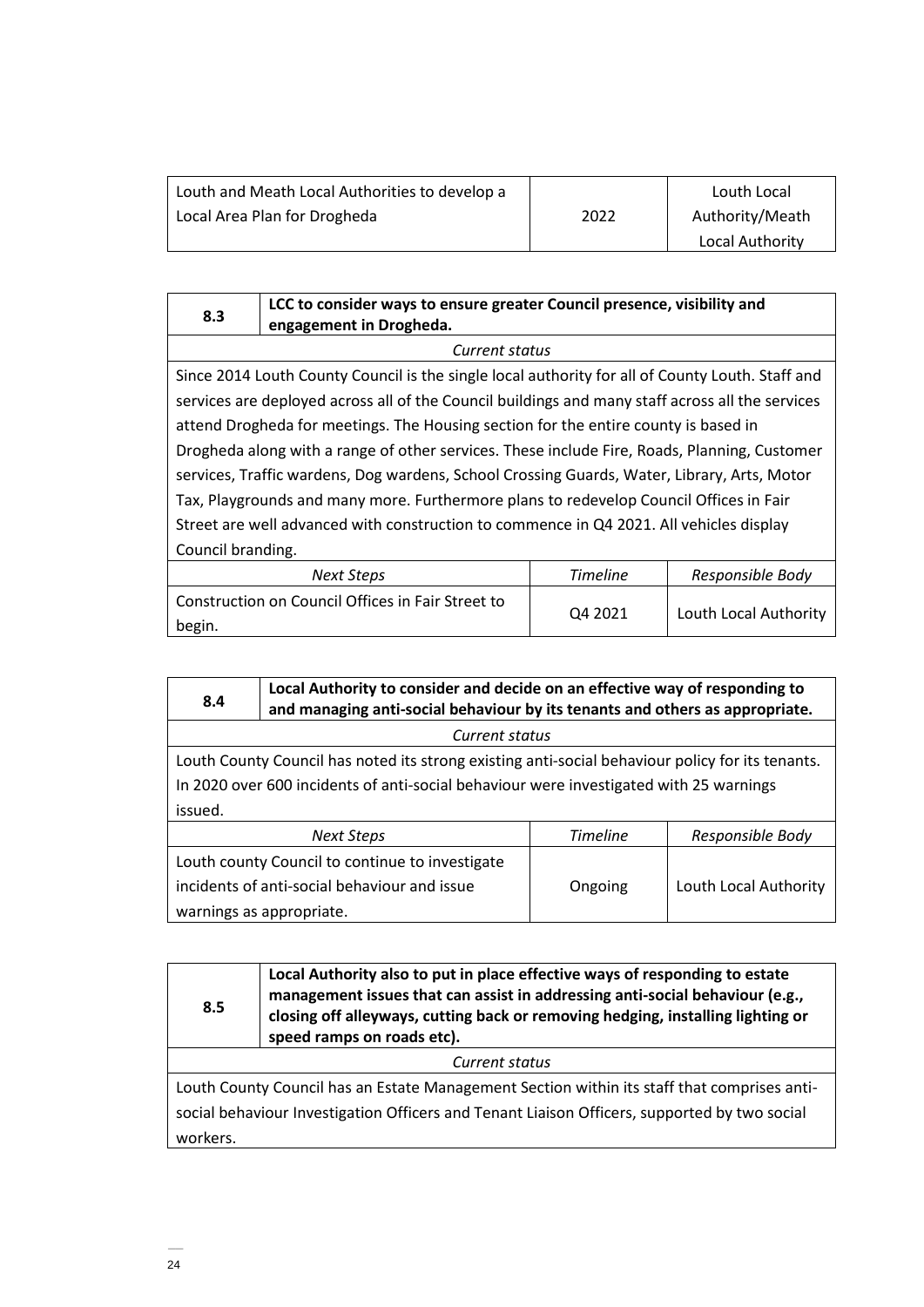| 8.6                                                         | Local Authority to explore and implement appropriate ways of speeding up<br>implementation of the policy and practice of dealing with social housing<br>'voids.' |                       |  |
|-------------------------------------------------------------|------------------------------------------------------------------------------------------------------------------------------------------------------------------|-----------------------|--|
|                                                             | Current status                                                                                                                                                   |                       |  |
|                                                             | Louth County Council notes it has a strong management framework in place for voids return                                                                        |                       |  |
|                                                             | to habitable use. The recently announced funding for the current year will see 58 void units                                                                     |                       |  |
|                                                             | returned to use and a further 25 units will be improved under the energy retrofit scheme.                                                                        |                       |  |
| This will eliminate the Voids backlog in the Drogheda area. |                                                                                                                                                                  |                       |  |
|                                                             | <b>Timeline</b><br>Responsible Body<br><b>Next Steps</b>                                                                                                         |                       |  |
| 58 void units returned to use, a further 25 units           |                                                                                                                                                                  |                       |  |
| to be improved under the energy retrofit scheme<br>Q4 2021  |                                                                                                                                                                  | Louth Local Authority |  |
|                                                             | in order to eliminate voids backlog in Drogheda                                                                                                                  |                       |  |
| area.                                                       |                                                                                                                                                                  |                       |  |

| 8.7                                                                                            | Louth County Council to engage as a matter of urgency with residents of<br>Moneymore and Castlemanor (and any other stakeholders as appropriate),<br>with a view to closing off the offending 'gap' and taking other measures<br>arising; or else finding a mutually acceptable and reasonable resolution to this<br>issue. |  |  |
|------------------------------------------------------------------------------------------------|-----------------------------------------------------------------------------------------------------------------------------------------------------------------------------------------------------------------------------------------------------------------------------------------------------------------------------|--|--|
|                                                                                                | Current status                                                                                                                                                                                                                                                                                                              |  |  |
| Louth County Council notes that this is a matter that is on-going for many years. To build and |                                                                                                                                                                                                                                                                                                                             |  |  |
| encourage a sustainable community and allow access to local schools by the desired route       |                                                                                                                                                                                                                                                                                                                             |  |  |
| would necessitate developing the route in a regularised fashion. Alternative routes are being  |                                                                                                                                                                                                                                                                                                                             |  |  |
| explored by the Council in conjunction with An Garda Síochána.                                 |                                                                                                                                                                                                                                                                                                                             |  |  |
| <b>Timeline</b><br>Responsible Body<br><b>Next Steps</b>                                       |                                                                                                                                                                                                                                                                                                                             |  |  |
|                                                                                                | Alternative routes and options to be explored by<br>Louth Local                                                                                                                                                                                                                                                             |  |  |
| Ongoing<br>Louth County Council and An Garda Síochána<br>Authority/AGS                         |                                                                                                                                                                                                                                                                                                                             |  |  |

# **9. LOCAL INFRASTRUCTURE AND ASSETS**

| Local Authority to clarify, for the relevant governance and oversight bodies,<br>the potential value and specific contribution that the PANCR and other similar<br>9.1<br>strategic local developments can add to the combined efforts at improving<br>community wellbeing in Drogheda. |                                                                                                |  |  |
|-----------------------------------------------------------------------------------------------------------------------------------------------------------------------------------------------------------------------------------------------------------------------------------------|------------------------------------------------------------------------------------------------|--|--|
|                                                                                                                                                                                                                                                                                         | Current status                                                                                 |  |  |
|                                                                                                                                                                                                                                                                                         | The construction of the Port Access Northern Cross Route has been a strategic objective of     |  |  |
|                                                                                                                                                                                                                                                                                         | Louth County Council for over 20 years. Louth County Council notes that this critical piece of |  |  |
| infrastructure once delivered will bring benefits that include:                                                                                                                                                                                                                         |                                                                                                |  |  |
|                                                                                                                                                                                                                                                                                         | Opening up new areas for housing construction (circa 6000 units) in North Drogheda<br>1.       |  |  |
| 2.                                                                                                                                                                                                                                                                                      | Opening up a direct route from the M1 Motorway to the port removing vast numbers               |  |  |
|                                                                                                                                                                                                                                                                                         | of HGV's from the North Quay Drogheda                                                          |  |  |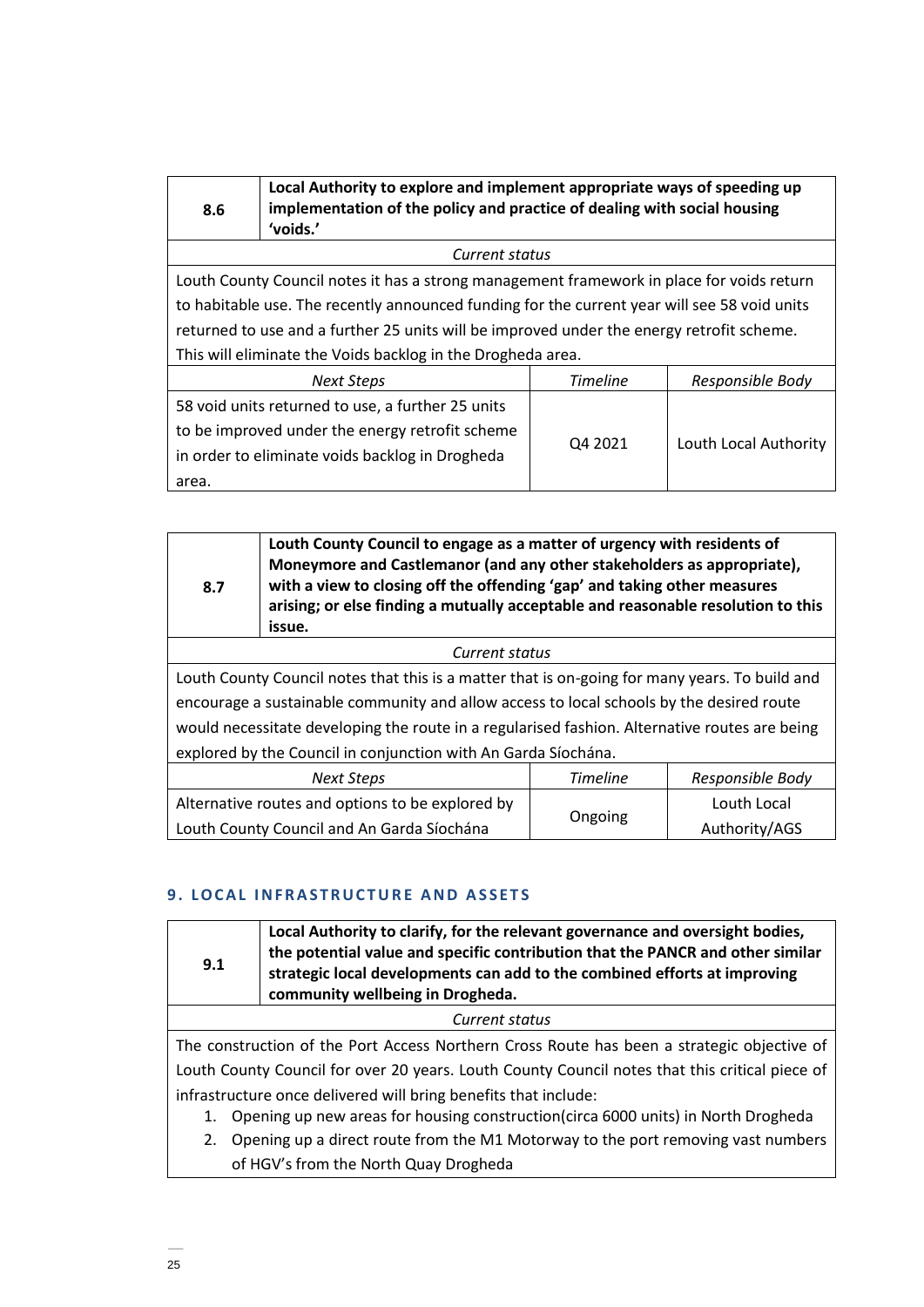- 3. Allowing the construction of new housing/office and retail spaces in the port area of the town.
- 4. Greatly improve the quality of life for Drogheda residents, workers and visitors to the town.

| 9.2                                                                     | Local Authority (and others as appropriate) progress the West Gate Vision<br>plan for Drogheda Town centre |      |                       |
|-------------------------------------------------------------------------|------------------------------------------------------------------------------------------------------------|------|-----------------------|
|                                                                         | Current status                                                                                             |      |                       |
|                                                                         | Using funding secured under the first round of Urban Regeneration Development Fund                         |      |                       |
|                                                                         | (URDF), Louth County Council has recently concluded the first phase public consultation                    |      |                       |
| process for the development of the master plan for the Westgate Vision. |                                                                                                            |      |                       |
|                                                                         | <b>Timeline</b><br>Responsible Body<br><b>Next Steps</b>                                                   |      |                       |
|                                                                         | Louth County Council to make an application for                                                            |      |                       |
|                                                                         | the first phase public realm redevelopment in the                                                          | 2022 |                       |
|                                                                         | next round of the Urban Regeneration                                                                       |      | Louth Local Authority |
| Development Fund.                                                       |                                                                                                            |      |                       |

| 9.3 | Local Authority clarify what the Fáilte Ireland 'Destination Town' designation<br>can bring to Drogheda, and how this can be progressed accordingly. |
|-----|------------------------------------------------------------------------------------------------------------------------------------------------------|
| 9.4 | As part of this, establish Fáilte Ireland presence/tourist information office in<br>the Town.                                                        |
|     |                                                                                                                                                      |

## *Current status*

Drogheda has been identified as a Tourism Destination Town by Louth County Council and has received €500,000 support from Fáilte Ireland for development in this regard. The Fáilte Ireland guidelines for Destination Towns set out the key drivers of what makes a town appealing to the international tourist. Drogheda's designation as a Destination Town is recognition by Fáilte Ireland of the town's enormous potential as a key destination for tourists in the future.

An Access & Orientation Plan was developed for Drogheda as an initial stage of the Destination Town plan. This was underpinned by the objectives of 'Linking the Heritage Assets' in Drogheda's historic core. The Plan was brought to Part 8 completion by Louth County Council in January 2020. It includes a wayfinding system which is more easily understood by visitors as well as a visitor Signage & Orientation Plan for Drogheda.

Louth County Council is in the process of appointing a multidisciplinary design team with a proven expertise in design and delivery of city / pedestrian wayfinding systems to implement the next stages of this Destination Town project. This has been held up due to Covid-19 and the work plan is currently being re-scheduled. It is anticipated that it will be completed in early 2022.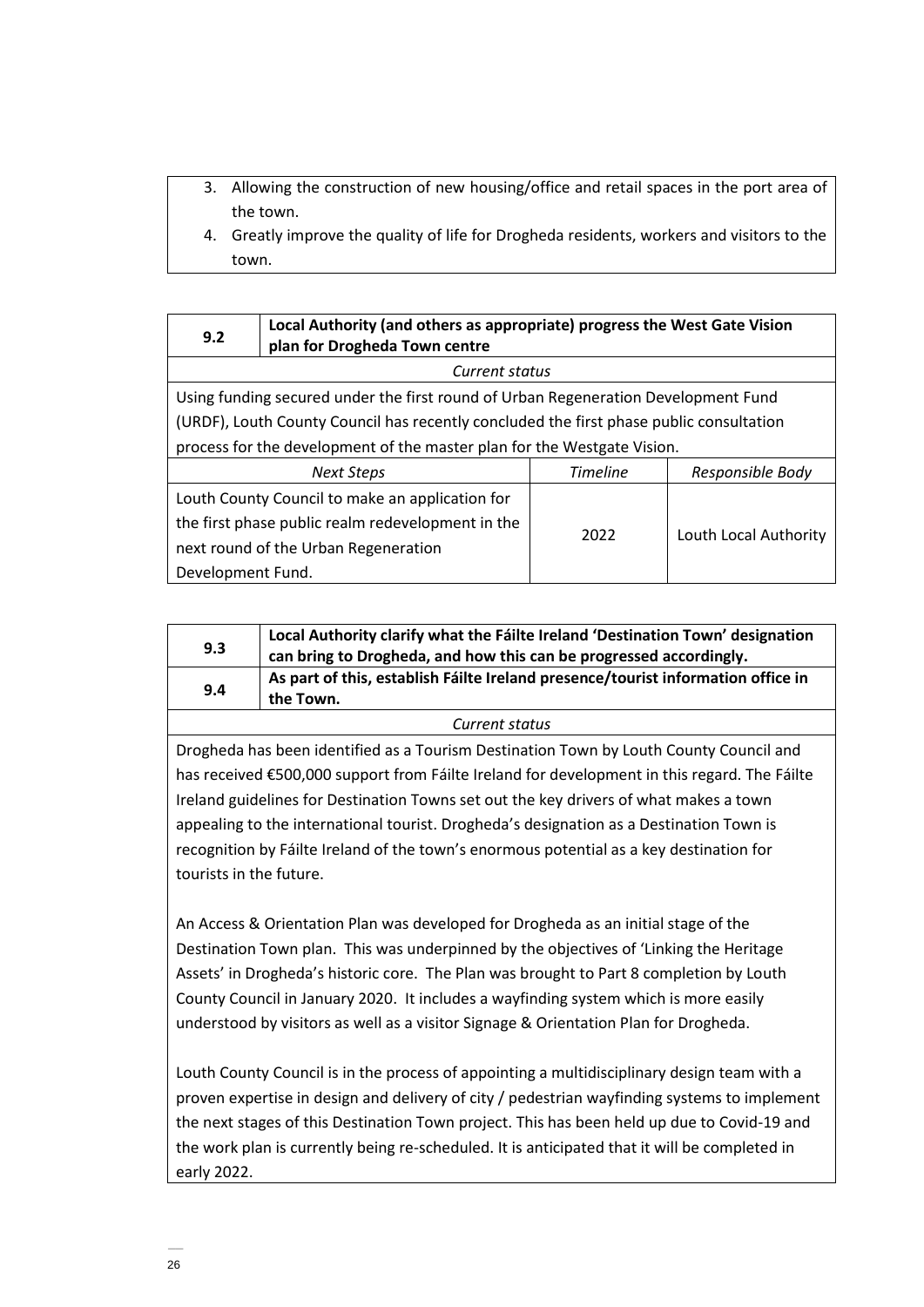Regarding recommendation 9.4, Visit Louth already manage a tourism office in Drogheda. Fáilte Ireland provides maps and other relevant collateral to this office. Louth County Council share a Tourism Officer with Meath County Council whose work is focused on the Boyne Valley area which includes Drogheda.

| <b>Further Next Steps</b>                                                                                                                                     | <b>Timeline</b> | Responsible Body                            |
|---------------------------------------------------------------------------------------------------------------------------------------------------------------|-----------------|---------------------------------------------|
| Louth County Council to progress the Destination<br>Town Project which will include the development<br>of a major tourism attraction concept for<br>Drogheda. | Early 2022      | Louth Local<br>Authority/ Fáilte<br>Ireland |
| Fáilte Ireland to support Drogheda Bid in<br>developing a music event of scale for 2022                                                                       | 2022            | Fáilte Ireland                              |

| 9.5                                                                                          | Local Authority (and others as appropriate) explore and clarify the potential<br>for future use of the Dominican Church and Priory in Drogheda Town (being<br>acquired by LCC). |  |
|----------------------------------------------------------------------------------------------|---------------------------------------------------------------------------------------------------------------------------------------------------------------------------------|--|
| Current status                                                                               |                                                                                                                                                                                 |  |
| Louth County Council has purchased this building and it is still under conveyance. It is     |                                                                                                                                                                                 |  |
| currently considered that the building's optimum use is for Housing use and Library services |                                                                                                                                                                                 |  |
| delivery.                                                                                    |                                                                                                                                                                                 |  |

| 9.6            | As part of strategic planning for the development of the Town, explore ways in<br>which to develop and promote Drogheda as a healthier and welcoming town. |  |
|----------------|------------------------------------------------------------------------------------------------------------------------------------------------------------|--|
| Current status |                                                                                                                                                            |  |

The ethos of Fáilte Ireland Destination Experience Development Plan is about revealing the landscape, exploring the destination, wandering through time on ancient routes, trails pathways and blueways. This applies equally to their urban centres. All the development projects are about finding new and exciting ways to explore the tourism assets. Projects like industry hubs/clusters and the destination town will create a sense of arrival. The clusters at their core will mobilize the industry and give them the capability to deliver, at all points of the visitor journey. Where site improvement work is needed to support the development of the destination that will also be identified.

The Fáilte Ireland Destination Experience Development Plan was launched on 12 May.

| Next Steps                                   | <b>Timeline</b> | Responsible Body      |
|----------------------------------------------|-----------------|-----------------------|
| Roll-out of the Fáilte Ireland Destination   |                 |                       |
| <b>Experience Development Plan</b>           | Ongoing         | Fáilte Ireland        |
| A number of Strategies and Plans will be     |                 |                       |
| developed including Local Area Plan, Healthy | To begin 2022   | Louth Local Authority |
| Ireland Plan and a Play strategy.            |                 |                       |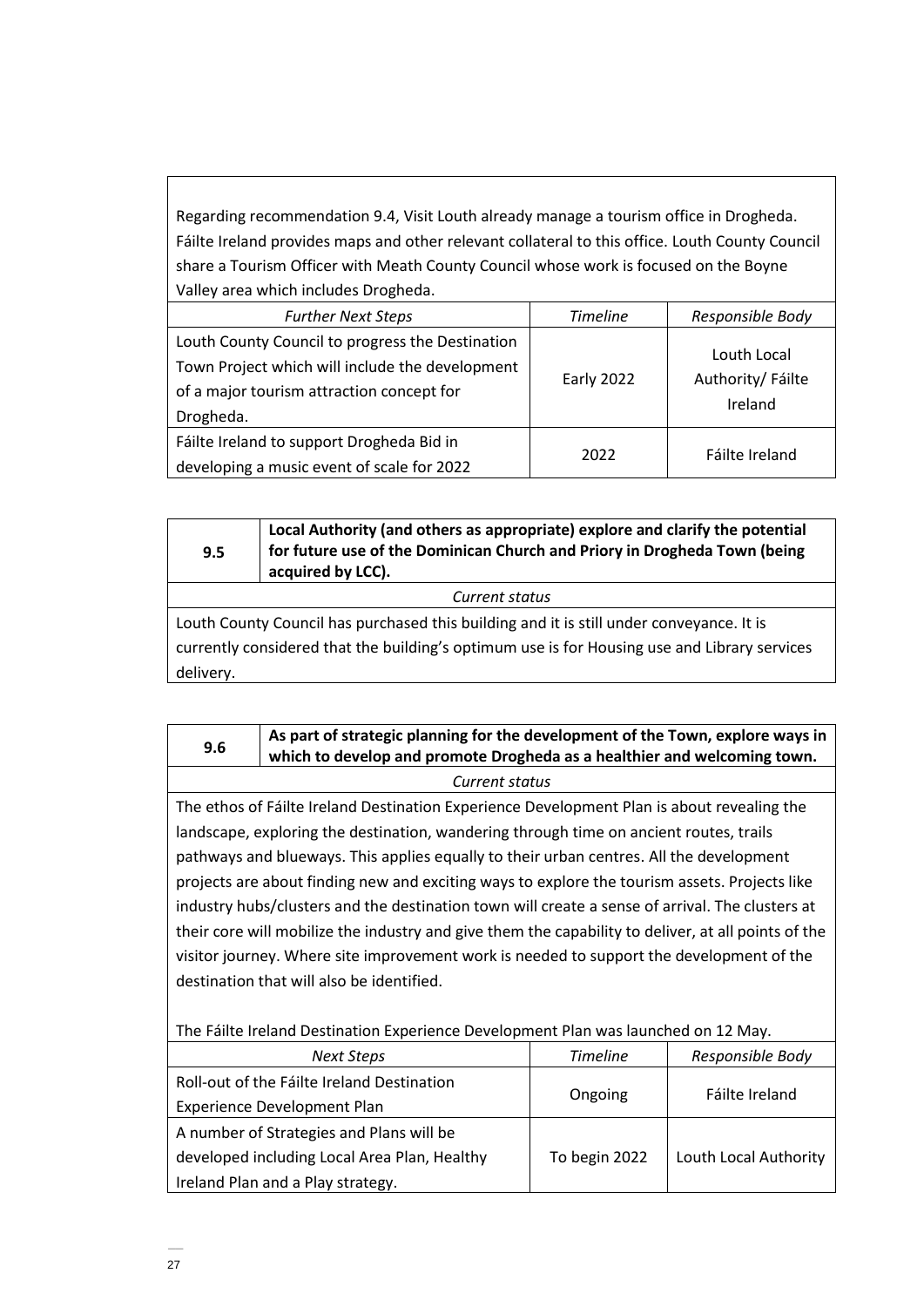## **10. EMPLOYMENT. ENTERPRISE AND DEVELOPMENT**

A new North-East Regional Enterprise Plan that will run to 2024 is in the process of being developed, and is expected to be completed in Q3 2021. The plan will be overseen and monitored by a Regional Steering Committee made up of regional stakeholders and chaired by a senior level private sector businessperson. A 'Project Delivery Team' from the steering committee is in place to focus on drawing up a 'first cut' of potential Strategic Objectives for the new North East Plan. These new objectives will be based on a review of the outgoing 2020 Plan, and also emerging new themes from the Steering Committee and stakeholder consultation meetings.

| 10.1                                                                 | Local Authority and other relevant stakeholders - consider possibility to                       |           |            |
|----------------------------------------------------------------------|-------------------------------------------------------------------------------------------------|-----------|------------|
|                                                                      | develop a new business and technology park on the North side of Drogheda.                       |           |            |
|                                                                      | Current status                                                                                  |           |            |
|                                                                      | In June 2021, IDA Ireland acquired a new landbank on the north side of Drogheda, Co Louth.      |           |            |
|                                                                      | This land acquisition is part of IDA Irelands's long term strategic plans to position Louth and |           |            |
|                                                                      | the wider North East region to compete for FDI investment. The necessary site works are to      |           |            |
|                                                                      | be delivered within the current IDA Ireland strategy timelines. The acquisition of this         |           |            |
|                                                                      | landbank is part of IDA Ireland's overall property programme which is supported by the          |           |            |
| Government through the Department of Enterprise, Trade & Employment. |                                                                                                 |           |            |
|                                                                      | <b>Timeline</b><br><b>Next Steps</b><br>Responsible Body                                        |           |            |
|                                                                      | IDA to deliver on site works on the new land bank                                               |           |            |
|                                                                      | on the North Side of Drogheda                                                                   | Ongoing   | <b>IDA</b> |
| Under the new IDA Regional Property                                  |                                                                                                 |           |            |
|                                                                      | Programme, IDA will deliver advanced building                                                   | 2021-2024 | <b>IDA</b> |
|                                                                      | solutions in Drogheda and Dundalk                                                               |           |            |

| 10.2                                                                                                                                                                                                                                                                                                                                                                                   | Explore ways to develop productive links - in terms of promoting employment<br>opportunities – with appropriate third level institutions. |
|----------------------------------------------------------------------------------------------------------------------------------------------------------------------------------------------------------------------------------------------------------------------------------------------------------------------------------------------------------------------------------------|-------------------------------------------------------------------------------------------------------------------------------------------|
|                                                                                                                                                                                                                                                                                                                                                                                        | Current status                                                                                                                            |
| Since 2016, Dundalk Institute of Technology (DKIT) has engaged in Enterprise Ireland<br>programmes which support innovation and R&D in Irish industry and received just over €3.1<br>million in funding.                                                                                                                                                                               |                                                                                                                                           |
| The LMETB received €4.6M under the Border Enterprise Development fund to establish the<br>National Advanced Manufacturing Training Centre of Excellence in Dundalk, Co. Louth. This will<br>develop and pilot the application of skills foresighting in collaboration with training and<br>technology specialists. The project contributes to addressing the disruptions impacting the |                                                                                                                                           |

 $\overline{\Gamma}$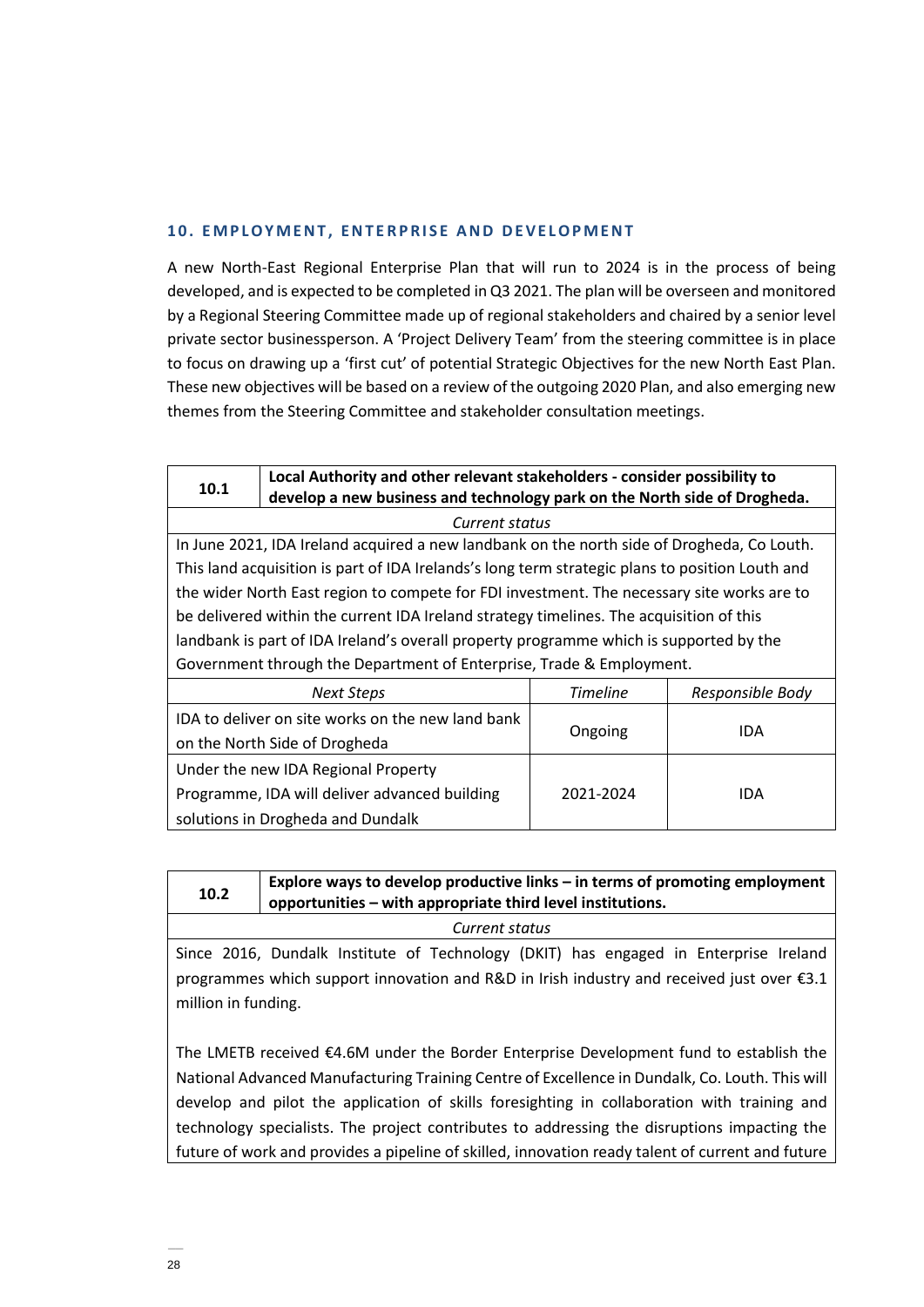workers to border region employers. It will enhance the employability of learners in high skill and high reward sectors in the border region.

Funded through the Regional Technology Cluster fund, Dundalk IT have been supported with a Cluster Education and Outreach Manager. This role will focus on working with industry groups to develop strong cluster programmes in the North East Region. They will work with established clusters such as the Fintech Corridor or emerging Connected Health Cluster groups to enable them to be more effective, innovative and collaborative.

| <b>Next Steps</b>                                   | <b>Timeline</b> | Responsible Body   |
|-----------------------------------------------------|-----------------|--------------------|
|                                                     |                 |                    |
| Cluster Manager based in DKIT since April 2021,     | Ongoing         | <b>DKIT</b>        |
| to develop work plans and programmes for            |                 |                    |
| specific groups                                     |                 |                    |
|                                                     |                 |                    |
| New CREDIT Technology Gateway in DKIT with a        | 2021            | Enterprise Ireland |
| focus on energy efficiency - helping companies      |                 |                    |
| make their products and manufacturing               |                 |                    |
| operations more energy efficient. Funding of        |                 |                    |
| €338,000 for the establishment of this new          |                 |                    |
| Gateway was approved in January 2021.               |                 |                    |
|                                                     |                 |                    |
| The Innovation Vouchers Initiative provide          | Ongoing         | Enterprise Ireland |
| vouchers worth €5,000 to small business to          |                 |                    |
| introduce them to innovation, linking them with     |                 |                    |
| the network of knowledge providers, North and       |                 |                    |
| South of the border. This initiative encourages     |                 |                    |
| companies and public knowledge providers to         |                 |                    |
| work together on specific innovation projects       | Ongoing         | Enterprise Ireland |
| related to the company's needs. €355,000 has        |                 |                    |
| been received by DKIT over the last 5 years under   |                 |                    |
| this initiative.                                    |                 |                    |
|                                                     |                 |                    |
| The Innovation Partnership programme offers         |                 |                    |
| financial support to companies engaging in          |                 |                    |
| collaborative research projects with third level    | Ongoing         | Enterprise Ireland |
| institutions - with grants of up to 80%.            |                 |                    |
| Enterprise Ireland provided €67,000 to fund         |                 |                    |
| Innovation Partnership Projects (mainly feasibility |                 |                    |
| grants) between companies and research teams        |                 |                    |
| in DKIT over the last five years.                   |                 |                    |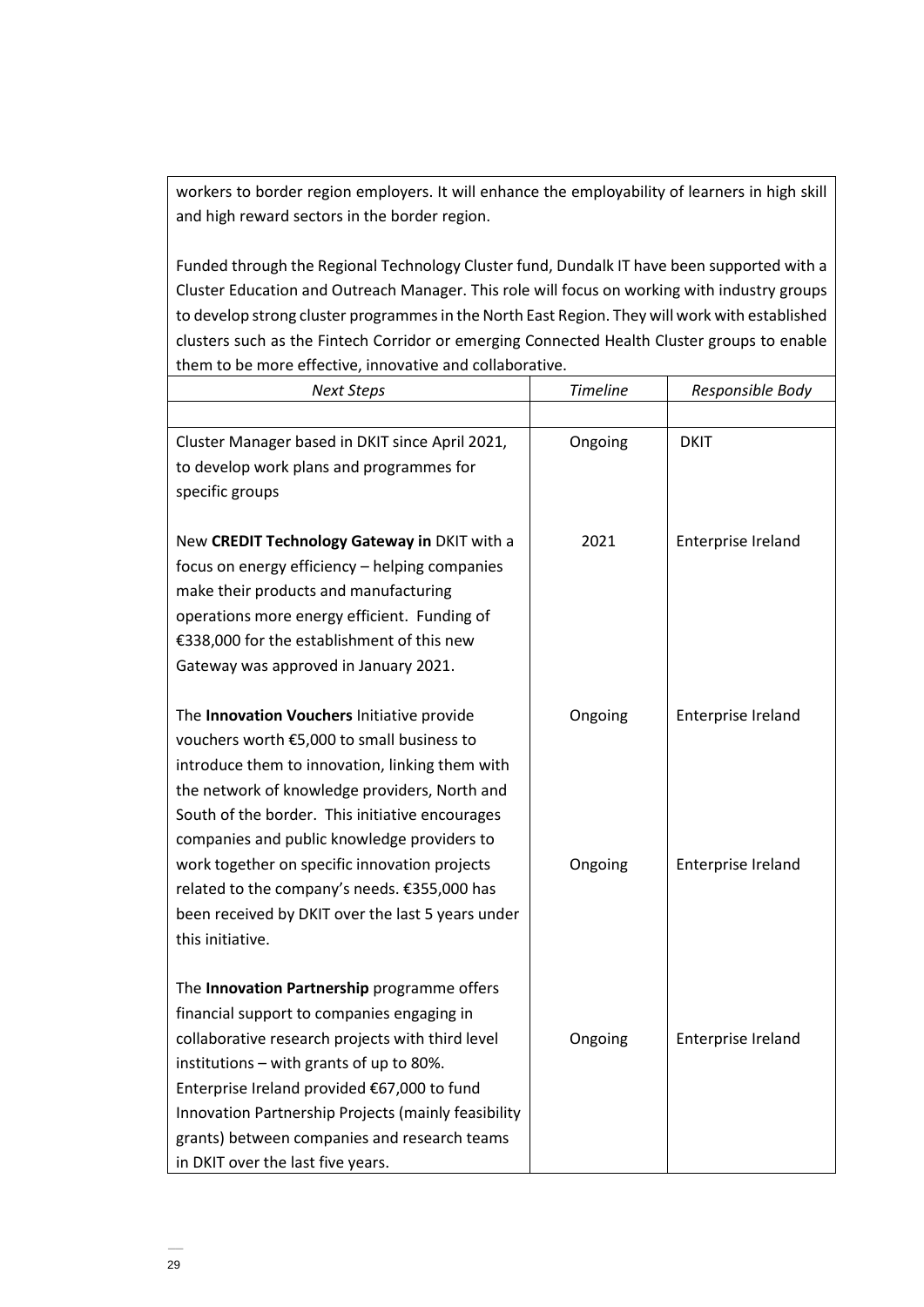|                                                    | Ongoing | Enterprise Ireland |
|----------------------------------------------------|---------|--------------------|
| The Commercialisation Fund supports                |         |                    |
| researchers in Higher Education Institutions and   |         |                    |
| Research Performing Organisations to undertake     |         |                    |
| research that has the potential to result in the   |         |                    |
| commercialisation of new innovations by way of     |         |                    |
| licences to improve the competitiveness of Irish   |         |                    |
| industry, or through the spin-out of new start-up  |         |                    |
| companies. Over the last 5 years DKIT have         |         |                    |
| received payments of over €100,000 for             |         |                    |
| Commercialisation Fund projects and to invest in   | Ongoing | Enterprise Ireland |
| its technology and knowledge transfer              |         |                    |
| infrastructure                                     |         |                    |
|                                                    |         |                    |
| New Frontiers is an entrepreneurship               |         |                    |
| programme delivered by the Institutes of           |         |                    |
| Technology/Technological Universities to           |         |                    |
| accelerate the development of sustainable new      |         |                    |
| businesses which have a strong employment and      | Ongoing | Enterprise Ireland |
| growth potential and contribute to job creating    |         |                    |
| and economic activity in regional locations. DKIT  |         |                    |
| has received almost €1.8 million in funding from   |         |                    |
| the New Frontiers Programme.                       |         |                    |
|                                                    |         |                    |
| The Disruptive Technologies Innovation Fund        |         |                    |
| was announced in the National Development          |         |                    |
| Plan 2018-2027. It will be a very significant      |         |                    |
| initiative in developing Ireland's innovation      | Ongoing | Enterprise Ireland |
| ecosystem and responsiveness and the total         |         |                    |
| value will be €500 million. This competitive fund  |         |                    |
| will drive collaboration between our research      |         |                    |
| base and industry. There have been 3 Calls under   |         |                    |
| this fund. Under Call 1 in 2018, Dundalk Institute |         |                    |
| of Technology was approved funding for 2           |         |                    |
| projects totalling c. €686,000 of which more than  |         |                    |
| half has been paid (June 2021).                    |         |                    |
|                                                    |         |                    |
|                                                    |         |                    |
| The Technology Transfer Strengthening Initiative   |         |                    |
| supports knowledge transfer, which is a cost-      |         |                    |
| effective means through which companies of any     |         |                    |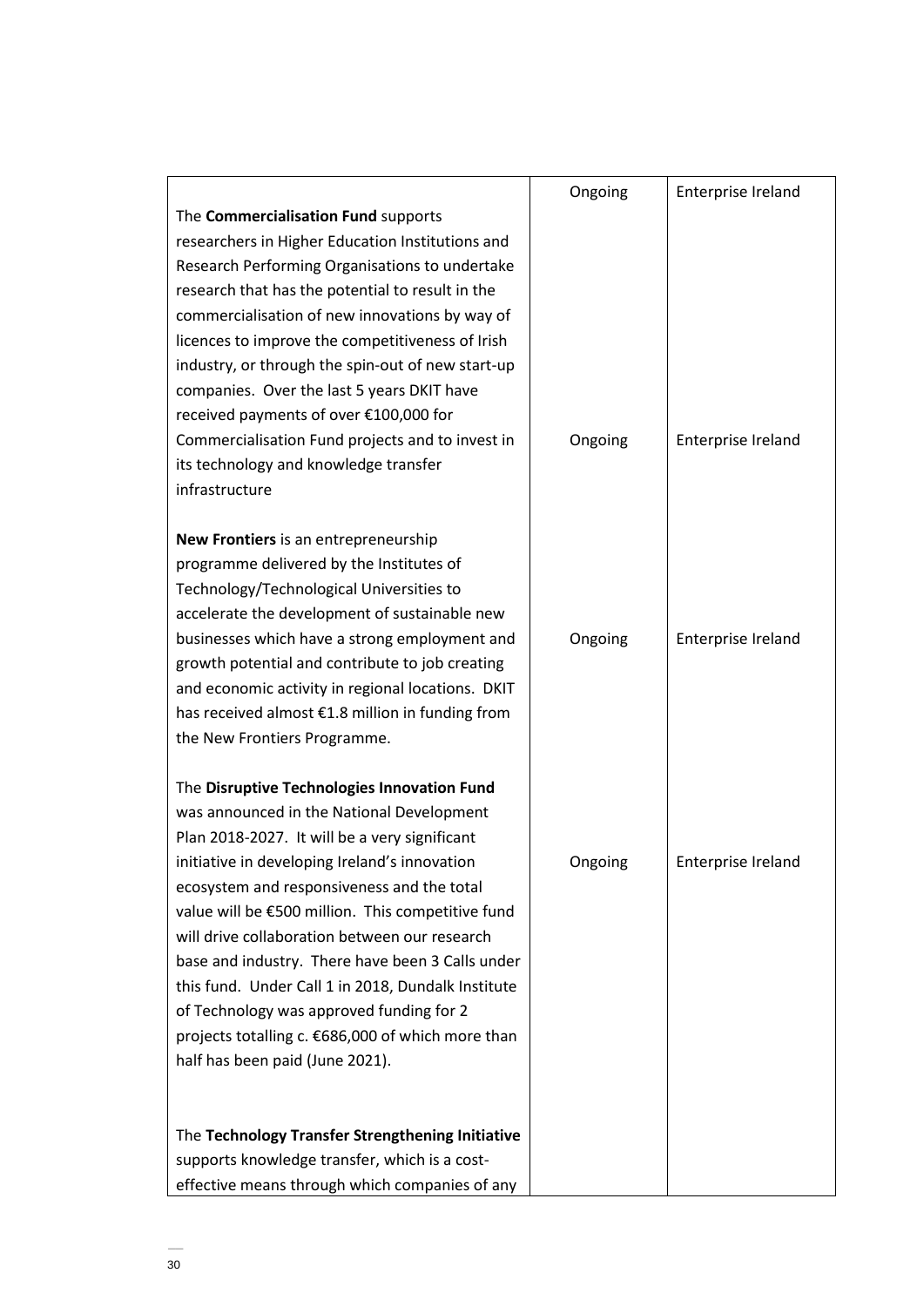| size can build on key areas of innovation           | Ongoing | Enterprise Ireland |
|-----------------------------------------------------|---------|--------------------|
| capability and improve their levels of 'innovation  |         |                    |
| intensity'. This initiative is supported by funding |         |                    |
| the Technology Transfer Office, which is the team   |         |                    |
| in DKIT responsible for managing knowledge          |         |                    |
| transfer services, including intellectual property  |         |                    |
| management, licensing, partnering with industry     |         |                    |
| and the creation of new companies. Since 2016       |         |                    |
| DKIT has been paid over €50k under this             |         |                    |
| initiative.                                         |         |                    |
|                                                     |         |                    |
| The European Union provides assistance for new      |         |                    |
| enterprises. Horizon Europe is an instrument        |         |                    |
| which supports collaborative R&D in Europe and      |         |                    |
| supports an important source of non-exchequer       | Ongoing | Enterprise Ireland |
| funding for companies. Enterprise Ireland leads     |         |                    |
| the Horizon Europe National Support Network.        |         |                    |
| Irish companies that compete successfully for       |         |                    |
| funding from Horizon Europe will boost their        |         |                    |
| innovation capability and competitiveness which     |         |                    |
| in turn will deliver strong national economic       |         |                    |
| impacts, including job creation. DKIT has           |         |                    |
| received €2.83 million in funding under Horizon     |         |                    |
| 2020 (the previous programme) and close to          |         |                    |
| €300,000 from Enterprise Ireland to assist in       |         |                    |
| winning this EU funding.                            |         |                    |

| 10.3                                                                                             | Explore potential for enterprise initiatives and job creation in the agri-food<br>sector |  |  |
|--------------------------------------------------------------------------------------------------|------------------------------------------------------------------------------------------|--|--|
|                                                                                                  | Current status                                                                           |  |  |
| The Boyne Valley Food Innovation District is a smart specialisation collaborative for the Mid    |                                                                                          |  |  |
| and North East regions that nurtures food and drink SMEs and talent from across the regions      |                                                                                          |  |  |
| to achieve their commercialisation and scaling potential. The Boyne Valley Food Hub in           |                                                                                          |  |  |
| Navan will see the development of 9 individual food units and production labs in a continuum     |                                                                                          |  |  |
| of sizes to support opportunities for food entrepreneurs and their staff to interact with each   |                                                                                          |  |  |
| other; facilitating relationships and creating critical mass between businesses and institutions |                                                                                          |  |  |
| to generate, sharpen and accelerate the advancement of ideas.                                    |                                                                                          |  |  |
| Responsible Body<br><b>Timeline</b><br><b>Next Steps</b>                                         |                                                                                          |  |  |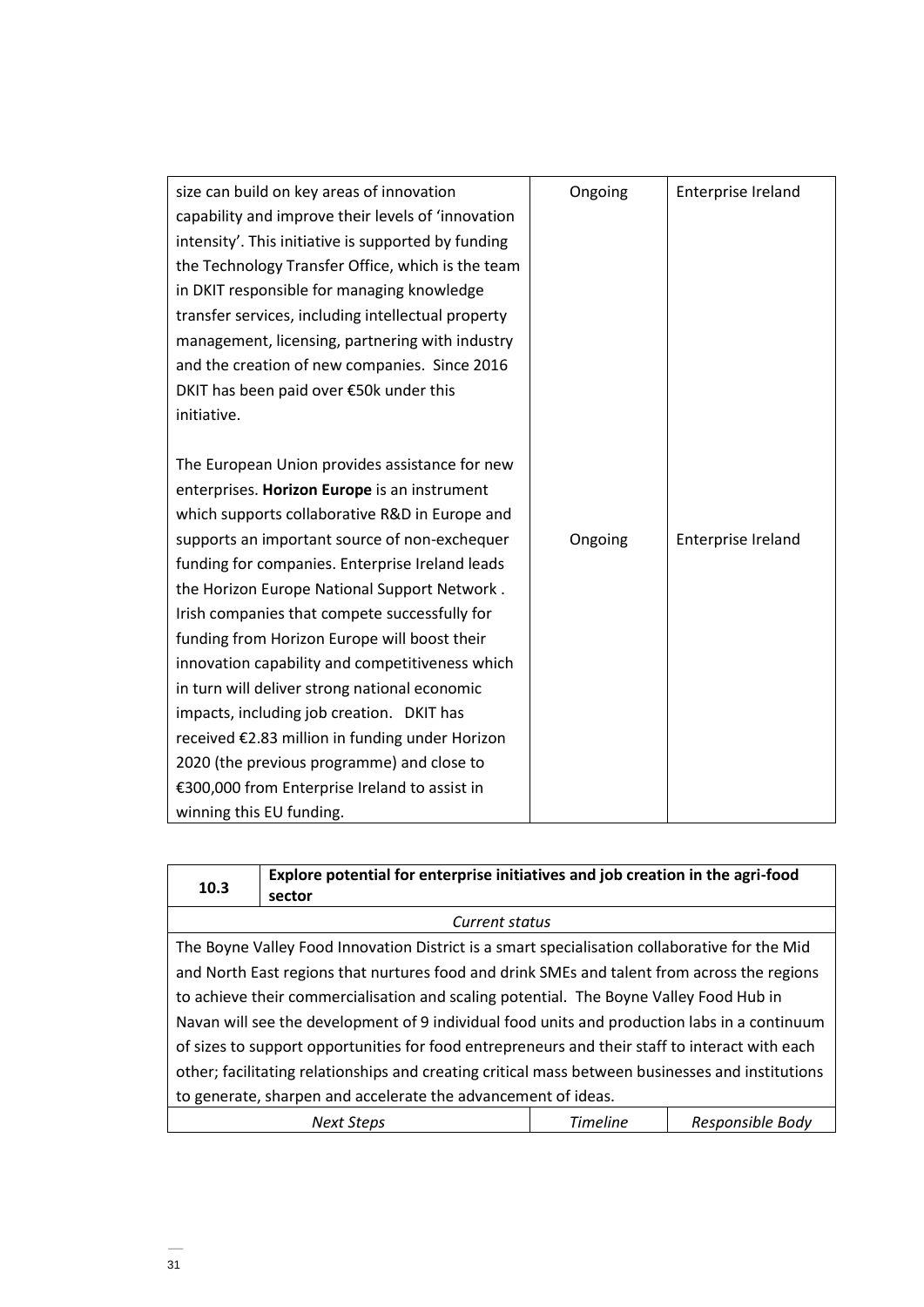| The Boyne Valley Food Innovation District will<br>support companies some of which may be<br>Drogheda based. Business Development and<br>Marketing to attract tenants in Q4-2021 with | Anticipated<br>completion of<br><b>BVFID Facility in</b> | Meath Enterprise/<br>Meath Local<br>Authority |
|--------------------------------------------------------------------------------------------------------------------------------------------------------------------------------------|----------------------------------------------------------|-----------------------------------------------|
| tenants on-site in Q1-2022.                                                                                                                                                          | Q1-2022                                                  |                                               |

| 10.4                                                                                   | Consider ways to reduce the impact of crime and antisocial behavior on<br>business and employment in the Town. |  |
|----------------------------------------------------------------------------------------|----------------------------------------------------------------------------------------------------------------|--|
| Ensure that community Garda foot patrols in the town centre and more widely<br>10.6    |                                                                                                                |  |
|                                                                                        | are maintained<br>Current status                                                                               |  |
|                                                                                        |                                                                                                                |  |
| A Business Watch Scheme has been established in Drogheda Town centre and a             |                                                                                                                |  |
| member has been appointed full time to work with the business community.               |                                                                                                                |  |
| A Business Improvement District Scheme (BIDS) committee has also been established.     |                                                                                                                |  |
| The committee is made up of business owners from the entire Drogheda area. The         |                                                                                                                |  |
| committee has appointed a town centre manager, and in consultation with him and the    |                                                                                                                |  |
| Board of Directors from BIDS, a number of projects have been planned. One such project |                                                                                                                |  |
| is the "See it, Say it" project referred to in Recommendation 2.12.                    |                                                                                                                |  |

Another project that has been delivered is the application for and awarding of Purple Flag status for the Drogheda Town centre area. Gardai worked closely with the "Love Drogheda" committee to ensure their application for this award was successful. An independent assessor gives the award once standards have been reached in relation to a safe night/evening economy. To maintain the status, Gardaí are working with the committee to ensure high visibility patrols are carried out so as to reduce the opportunities for crime and anti-social behaviour, and the fear of same.

Since the beginning of the COVID-19 pandemic, An Garda Siochana has increased high visibility patrols. There has been a welcome response to the increased visibility of Gardai and this is something AGS will endeavour to continue.

| <b>Next Steps</b>                                  | <b>Timeline</b> | Responsible Body          |
|----------------------------------------------------|-----------------|---------------------------|
| Gardaí to continue to work with the Business       |                 |                           |
| Improvement District Scheme Committee to           |                 |                           |
| maintain the Purple Flag status for Drogheda       |                 |                           |
| Town Centre, ensuring high visibility patrols are  | Ongoing         | <b>AGS/BIDS Committee</b> |
| carried out to reduce opportunities for crime and  |                 |                           |
| anti-social behaviour, and to reduce fear of crime |                 |                           |
| and anti-social behaviour.                         |                 |                           |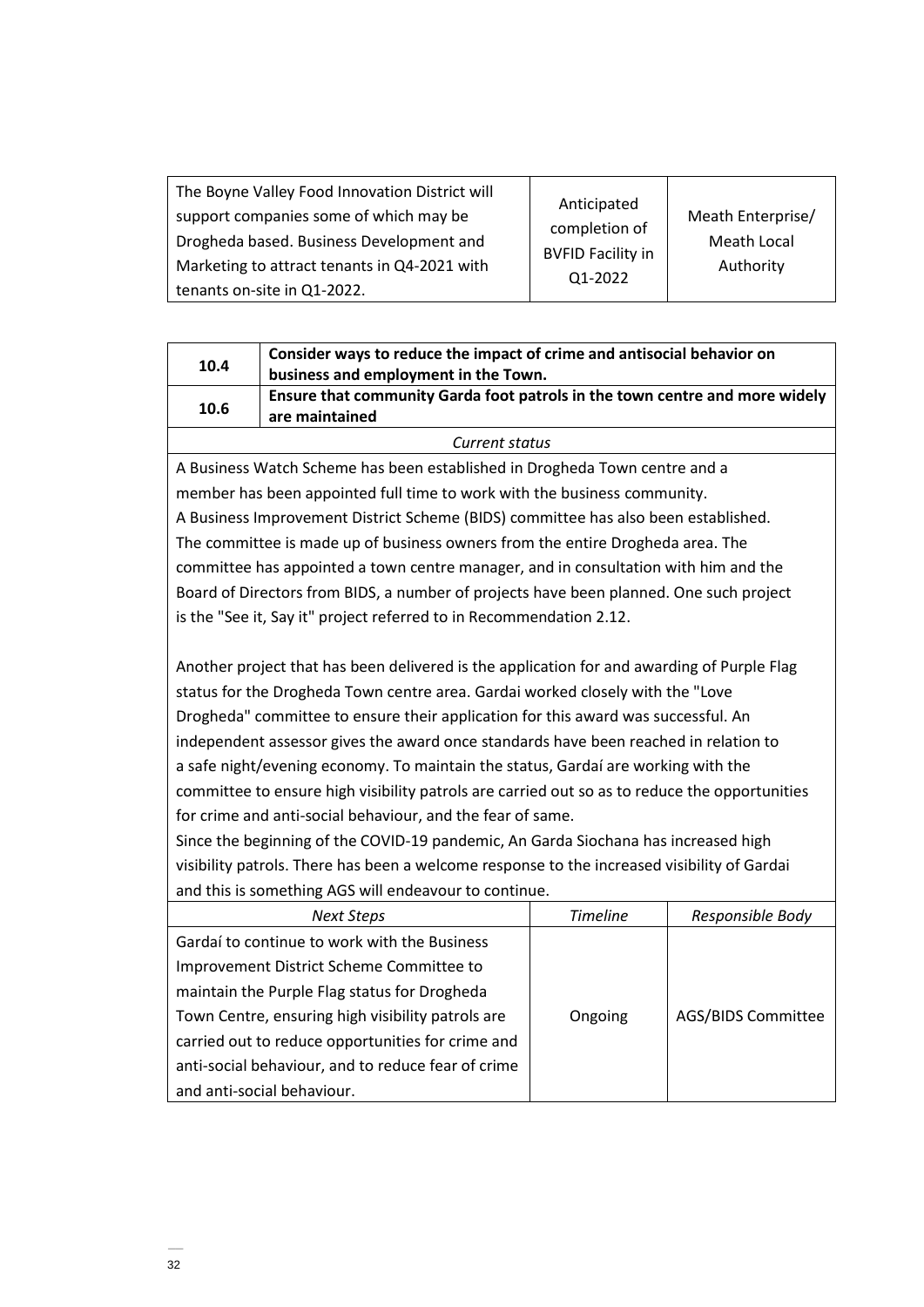| 1 | 0.5 |  |
|---|-----|--|

# **Explore ways to attract or facilitate at least some of the estimated 15,000 people from Drogheda who commute to other locations for work every day back to work in the Town**

*Current status*

The development and leveraging of remote work infrastructure is a crucial component to the progression of increased national remote work adoption. Adequate infrastructure must be in place to allow employers and employees to avail of remote working opportunities both at home and in hubs. Further developing and leveraging the existing remote work hub infrastructure and the delivery of broadband nationally will be a significant driver in facilitating people to work remotely and realise its full potential. Pillar 2 of the National Remote Work Strategy is focussed on developing and leveraging remote work infrastructure.

The Strategy's actions are being monitored by the IDG on Remote Work chaired by DETE and are progress is underway to achieve all actions by their respective delivery dates. The IDG will continue to meet as the year progresses to drive implementation of the Strategy.

Funded under the Border Enterprise Development fund, the Drogheda Digital Innovation Hub (DDIH) is designed to encourage high-potential future oriented tech projects seeking to start and grow, to locate in the greater Drogheda/ North East region. The project aims to foster an environment to facilitate these businesses, to succeed in the region, through the provision of a bespoke and affordable co-working space in Drogheda town centre complemented with tailored management and mentoring support to facilitate their growth and export potential. This project will offer entrepreneurs a viable alternative to locating in Dublin city, which has successfully built a reputation as a centre for future oriented technology companies. Of note, they project intends to partner with Dublin BIC on greater support across the Northeast, and specifically target highly skilled commuters to create tech startups via a CommuTECH support programme.

| Next Steps                                | <b>Timeline</b> | Responsible Body      |
|-------------------------------------------|-----------------|-----------------------|
| Refurbishment work to be completed on the | Q2 2022         |                       |
| <b>DDIH</b>                               |                 | Louth Local Authority |
| Hub Enterprise Manager to be recruited    | Q4 2021         |                       |

| 10.6 | Ensure that community Garda foot patrols in the town centre and more widely $\vert$<br>are maintained |  |
|------|-------------------------------------------------------------------------------------------------------|--|
|      |                                                                                                       |  |

# *This recommendation has been grouped with recommendation 10.4 above*

# **11. ETHNIC AND RACIAL ISSUES**

|      | $\vert$ All stakeholders – consider the practical implications of the recently (2020) |
|------|---------------------------------------------------------------------------------------|
| 11.1 | launched Louth Meath Joint Integration Strategy and implement accordingly.            |